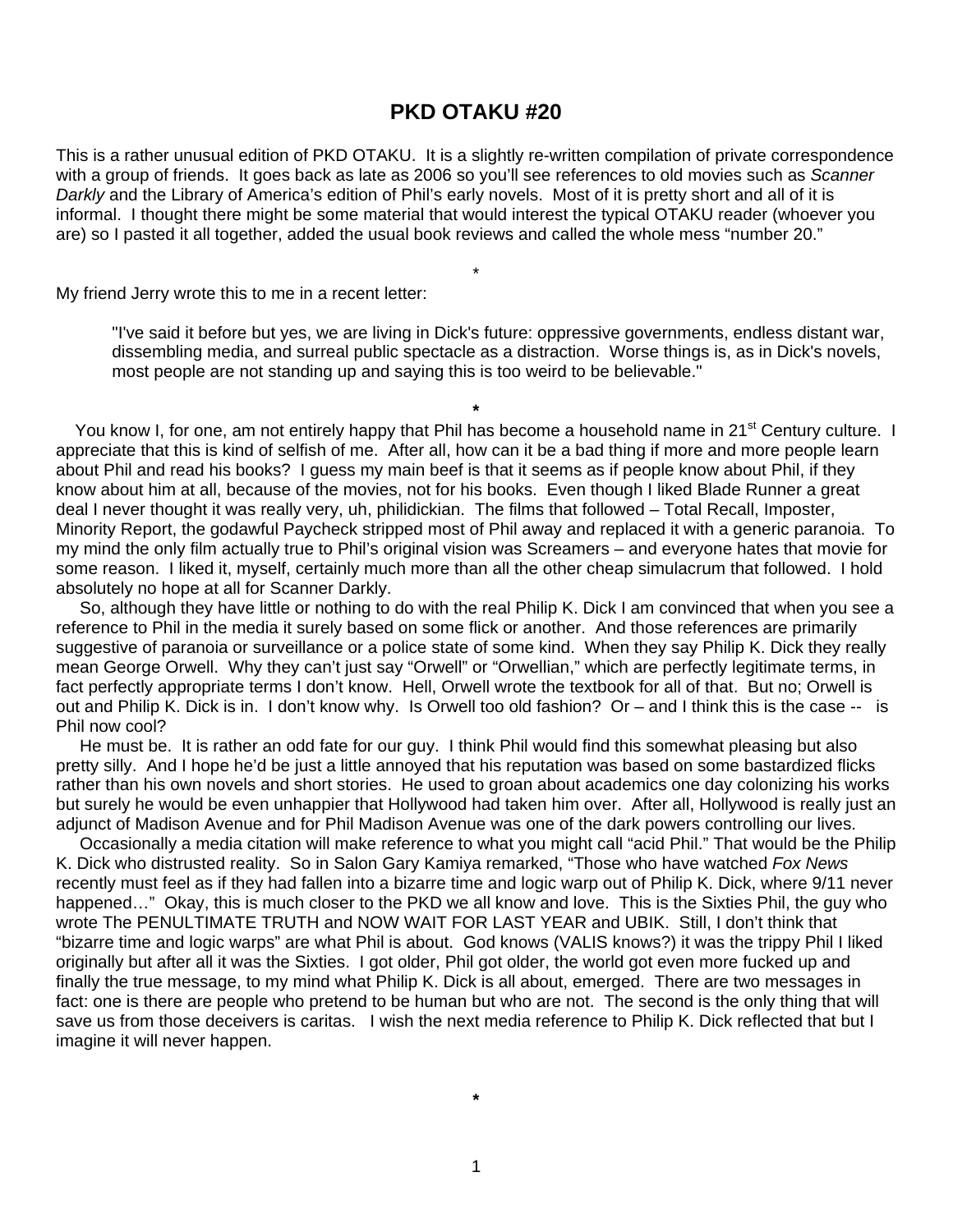#### Recently Laura wrote:

A friend said, "Well, it's not like it's always a PKD world and something always needs to be commented about." I glared at him, muttered, "Look around you, man, are you living in the same kind of reality that i see?' So i kicked him out and grasped VALIS to my heart and cried. (Well, actually, we both went to Harlows to drown this reality in a flood of rock n roll and good buddies). But VALIS is still in my hands and I'm ready to go on a different PKD trip than the one i live in everyday.

John related the following story:

I had a used book store owner once tell me that it had been suggested to Phil that he change his name – he'd sell more books.

**\*** 

\*

[found this on the Internet a while ago.]

From: Greg Sandow Date: Mon, 11 Oct 1999 Subject: Re: Abductions: A Funny Thing Happened...

[Stephen Lewis wrote] >>I think even UFO UpDates venerable Greg Sandow met PKD.]

 I'm not going to touch "venerable" (makes me feel old!), but I did know Philip K. Dick. I met him in California a year or so before his death, after getting his phone number from another science fiction writer, Thomas M. Disch, who'd been the librettist for two operas I'd composed. Tom knew I loved Dick's writing, and thought I'd enjoy meeting him.

 "Enjoy," though, wasn't quite the word. My wife (now ex-wife) went to visit Phil, and found him morose (I'm sure we weren't the first people to find him that way). He announced that he'd been to the doctor, and was going to die. I still don't know whether this was an accurate report of something the doctor had told him, a fear based on a serious diagnosis, or simple panic.

 Phil then went on to tell us about the paranormal experiences -- constant contact with what he believed to be a non-human intelligence, which put thoughts in his head, and struck him with a purple being (I hope I'm remembering this right), at which point he knew beyond any doubt that his young son was desperately ill with something never diagnosed by any doctor. And when Phil rushed the kid to the hospital, he really was found to have the condition Phil said he had.

 All this had been related in Phil's novel "Valis," but not about him -- it all happened, in the book, to one of his characters.

It wasn't widely known, as it is now, that Phil was relating his own reported experiences.

 What struck me, first, was that he'd tell two perfect strangers about all this. Maybe he told lots of people. And, second, I was almost dumbfounded by something missing in the way he interpreted what happened to him. He spent endless hours trying to make sense of both his experience and the knowledge he felt it conveyed to him. He read widely about western mysticism, to find precedents and, more generally, to find a framework for all his thoughts. But he didn't read anything in Eastern thought. I think I asked him why not (my memory of all this is now a little dim), and his answer was noncommittal.

 Never once did he suggest that aliens of any sort were contacting him. His theories were more along the lines of some vast disembodied cosmic intelligence.

#### Greg Sandow

\* I was paging through Phil Stephensen-Payne and Gordon Benson's PKD bibliography, "Metaphysical Conjurer" (1995), when I came across two citations I hadn't noticed before. ''The Electric Dreams of Philip K. Dick" by Richard Bernstien appeared on page one of the NY Time Book Review for November 3, 1991 and Peter C. Du Bois' article, "The Provocative Adventures of a Major Sci-Fi Writer," a review of TIMOTHY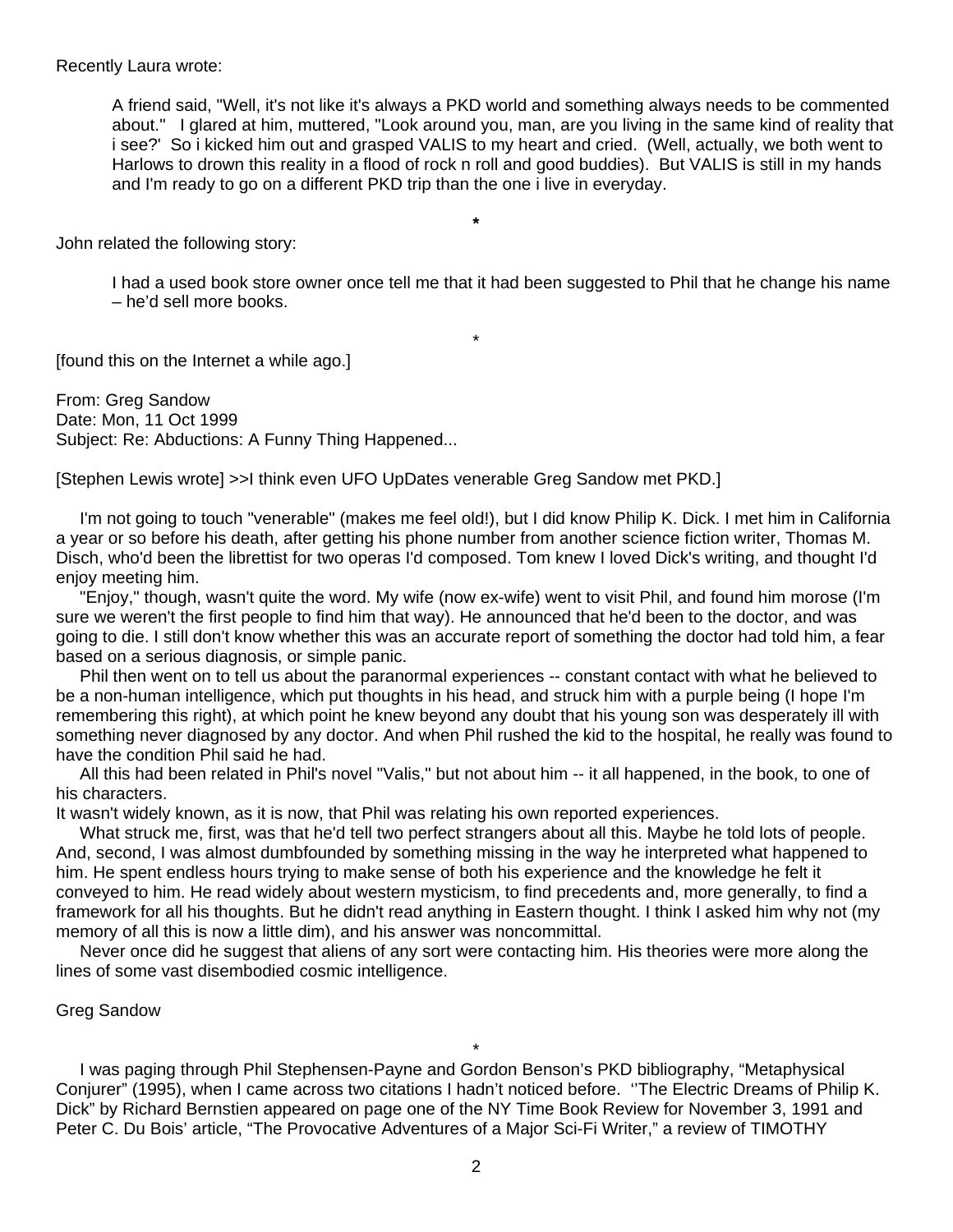ARCHER, appeared, in of all places, The Wall Street Journal on July 8, 1982. On the editorial page no less. The Wall Street Journal! Who would have thought? And in 1982!

 The bibliography hasn't been updated in over ten years now and there has been a boat load of new secondary material on Phil. Alas, not very much primary material at all. I used to send the bibliographic Phil updates but that sort of fizzled out eventually and so far no new edition of "Metaphysical Conjurer" has appeared. Perhaps just as well since the '95 edition is voluminous enough. Looking through it is always fun. There are hundreds of citations from desiccated academic articles to newspaper stories to, naturally, the utterly weird. Of these last, three strike me as being especially fascinating:

- "Philip K. Dick and the Psychogenic Origins of Death by Meteor-Strike" by Angus Taylor: Energumen, 1972
- "Dick Soup" by Steve Sneyd [on slapstick elements in Dick]: Transylvanian Brain Surgery #5, 1977
- "Letter from Rev K.G. Trego [about Dick as a saint of the A-1 Church of Eric Clapton]: Surrealist Exchange, date?

 I have never been able to track any of these down, I am sorry to say. They all appeared in fanzines, I suppose – well, I'm not sure what "Surrealist Exchange" is; maybe it's a "real" magazine. Except for Energumen, no library lists the titles in their catalogs. I'd love to read these, though. "Slapstick elements in Dick?" Phil can be hilarious at times. THE MAN WHO JAPED is an obvious example but most of his novels have their humorous moments as do many of the early short stories. Consider "The War with the Fnools" as a prime example. I've read one or two other essays by Steve Sneyd and he is quite good. As for Angus Taylor, one of Phil's correspondents, by the way, I'm not at all sure what "the psychogenic origins of death by meteorstrike" even means! And what has Phil to do with it? I'm dying to know. Truly, however, it is the Rev. K.G. Trego's letter that I most want to read. So Eric Clapton has a church. I'm assuming that means a denomination, not just a building, though that would be strange enough. I can't imagine what its creed would be. Or its rituals, either. Phil's presence as one of its saints is highly suggestive. I wonder if it is the Gnostic Phil or the acid Phil. Or maybe it's just Phil the sci-fi writer. I don't really see any connection between Phil and Eric Clapton. Now if it had been the A-1 Church of Linda Ronstadt – that would make sense.

\*

## Andre's comment:

you are dead right about the movie Dick. That 'philip k. dick' is totally self-contained. He is Orwell with a corporate twist, amnesia, androids, and fireworks. The stupidest blurb mining the movie Dick I read recently on Richard K. Morgan's BROKEN ANGELS, sequel of ALTERED CARBON:

"Morgan has created a world as cinema-rich as those of Philip K. Dick - USA Today"

Hell, I never imagined NOW WAIT FOR LAST YEAR or even FLOW MY TEARS as being 'cinema-rich.' (Of course, David Lynch could do a hell of a MAN IN THE HIGH CASTLE serialization, you have this combined diner/record shop in the Free Rockies starting to sell 'Rock' and 'electric Barbershop' records that might be ingenious fakes or come from an alternate earth where the US won the war and the fifties were a period of prosperity...)

 The PKD-inspired movies, again. Who hasn't imagined a real Philip K. Dick movie? It is easy to make a movie in your head. No production costs involved at all. I'd do "Faith of Our Fathers" I think. In deference to Phil, Barbara Hershey would have to play Tanya Lee. David Lynch doing HIGH CASTLE? I don't know. That would be…somewhat surreal I think. David Cronenberg almost did Total Recall. I would have loved for that to have actually happened.

 Speaking of which, I saw the trailer for "Scanner Darkly" in the theater the other day. It gave me a headache. The animation style is going to drive me crazy even without taking issue with any changes Richard Linklater may have made with the plot. At first I decided not to see it at all. But, hell, it's a PKD movie. What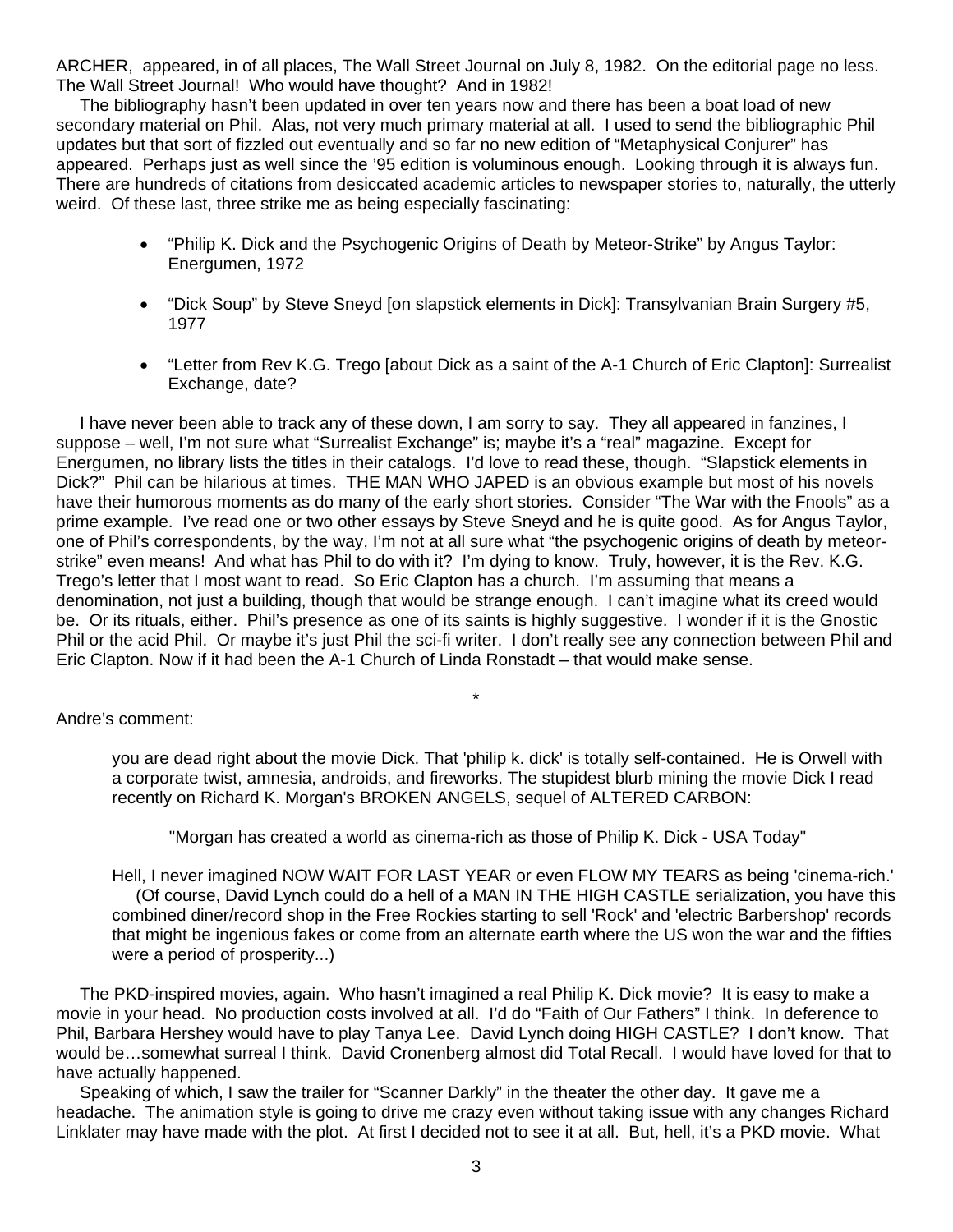else can we do? Having sat through "Imposter" it would be silly to draw the line now. I've already seem the worst possible adaptation. And Linklater is an interesting director at least, albeit no David Lynch. So, yeah, I'll go see "Scanner Darkly" but I think I owe it to myself to read the novel again first.

## Andre again:

I take issue with 'Phildickian' being characterized as that situation and state of being where "those close to them (or even they themselves) are secretly robots, aliens, supernatural beings, brainwashed spies, hallucinations, dead, from another time or a combination of these". Of course that's Impostor and Transmigration etc. But what about the decay, the form destroyer, the kipple, the wheels within wheels within wheels? The Ubik. How come I feel so often quite Phildickian but have gotten over the belief those others might be robots, aliens, monsters etc. with thirteen? Of course they still might be brainwashed spies. We all are. (AND supernatural beings, the Gnostics say)

You know, I don't have any idea what "phildickain" as a word encompasses. Andre's list is a good beginning, though hardly exhaustive. What about caritas? What about the dignity of ordinary people and of manual labor? Clearly these are a part of Phil's writings. There is just so much there; "paranoia" is only one aspect and not even the most salient. Phil liked to exaggerate, as most writers will, so he talked up the paranoid in his interviews. I rather like his idea that paranoia is a kind of sixth sense we developed in our primitive mammalian state when we were the prey of anything bigger than we were. It was something we evolved to tell us when a predator was out there looking us over. After we became the most rapacious predator on the planet that early warning sense atrophied into what we now commonly call paranoia. This is such a Phil idea. You can almost see him sitting on the sofa in his living room, talking with friends, listen to music, maybe smoking a joint and suddenly, spontaneously, coming up with the theory. He'd probably offer it up to the others in the room in a dead earnest voice. Probably everyone would be convinced; Phil, too. Later, of course, he'd find some basic flaw and move on to the next theory. Jeez! Is this in SCANNER? It's been so long since I read that book.

 Anyway, paranoia is still useful on occasion. Paranoia was for sure a good attitude to cultivate in the 60s. Nixon was out there, the FBI, the Panthers, the Minutemen… Now it's the NSA. And just because you're paranoid doesn't mean they aren't out to get you. Exaggeration aside, I think when Phil tells us, quoting Gilbert & Sullivan, "things are not as they seem" it is not an invitation to freak out over the situation. He's telling us to pay attention, ask questions, dig deeper, keep an open mind, don't make quick assumptions or hasty decisions. Phil's own view of spurious realities evolved over time, too. In the beginning, to be sure, the false worlds, the conspiracies, were definitely hostile. But by the time of VALIS and TIMOTHY ARCHER that had changed. Behind the dubious illusion we call "reality" now lay not an enemy but instead something wonderful.

David wrote pointing out the following in Chapter 16 of COUNTER-CLOCK WORLD: "So you maintain," Doug Appleford said briskly, "that if a person is killed by a meteor it's because he hated his grandmother. Some theory." David goes on to say,

\*

Been so long since I've read that book I don't recall the context. Which is happy news as it means I'm ready to read it again when the mood strikes. I just took a little look at the relevant passage and some preceding and following paragraphs. Oddly, this makes me even more curious about 'Philip K. Dick and the Psychogenic Origins of Death by Meteor-Strike'.

I am in the same boat. I read COUNTER-CLOCK WORLD a million years ago and barely remember it myself. I suspect that the secret of "Psychogenic Origins" lies within its pages. I will have to re-read the book as well.

Concerning the PKD-inspired movies David remarks:

I saw Blade Runner when first released, same with the director's cut and have seen both on TV edited in various ways for various reasons. I've seen Total Recall on TV in more than one edited form. Not seen any of the other movies in theater, on VHS or DVD or on TV. It's not that I actively avoid them but I don't make any effort to seek them out and I share TV with someone who is slightly biased against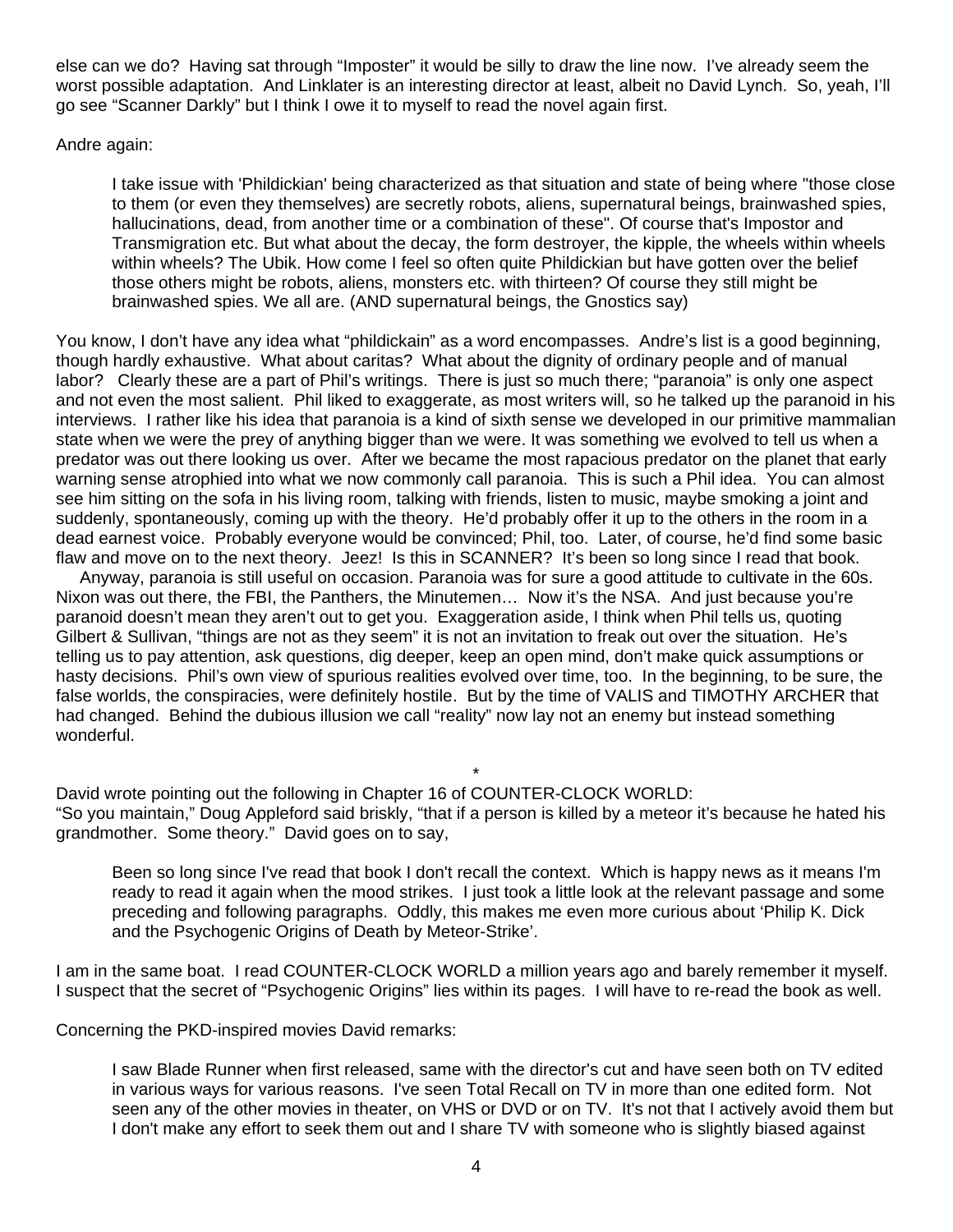PKD movies. I'm pretty sure some I've not seen have been on channels I get in the year that I've had satellite TV and I've seen a number of them at the local video/DVD rental but I don't really care. Aside from BladeRunner I don't have the impression any of the movies are "PKD movies" in any real sense or are particularly worth seeing on their merits.

I have always found it odd that, most likely, Phil's survival and triumph (if those are the right words) in popular culture hinged upon that movie. I watched it again recently, the old videotape version with the Dekkard voiceover and the happy ending, and found it not nearly as good as I once thought. Or maybe it was just a bad time. Certainly the "look" of the film is still breath-taking. Of course it is the exact opposite of the setting in ANDROIDS DREAM. Indeed there is very little Phil in the film but that doesn't seem to have mattered. I think in addition to the movie you have to factor in the emergence of cyberpunk at around the same time and somehow this all came together and managed to insert Phil firmly into the public zeitgeist. The movie had already saved Phil's butt in the early 1980s by finally making some decent money for him. Later it helped make him a household name.

\* Andre tells me that yet another PKD-inspired play is showing in Berlin. What is going on here? This new work is based upon THREE STIGMATA. Here's how Andre describes the situation:

 the next gig. a polish avant-garde troupe plays "the three stigmata of palmer eldritch" at a theatre festival in Berlin. almost no info on the web except the attached german program info I shot from the downloadable program pdf. not much in the text. the director is a self-described 'theatre-DJ' and 'mental scratcher' and the text says he 'deciphers' Dick' text as an ironical view on today's Capitalism which strikes me as bullshit because who needs to decipher Phil's full-blown ironical, sarcastical and all-out hilarious view on yesterday's, today's and even tomorrow's Capitalism! And they write that Dick's novel is a 'vision of consumer society escaping the plight of "real problems" by and into organized hallucinations' which is not untrue but a weak point, to say the least.

 a berlin paper wrote accordingly that it was a crude and neomarxist rendering and downgrading of Dick's fill-blown cross-merging of "metaphysical battle and bad acid trip" merely showing how churches and drug dealers compete and the play made-up with day-glo neo-capitalist new-rich yuppie props of the nineties. Palmer Eldritch comes with a green laser halo. The critic did not like it.

\* I have never though of Phil's books as being frightening. But I have had second thoughts lately after hearing from Andre. I had sent him a quote by SF author Juanita Robson in her Locus interview:

"Philip K. Dick's books aren't scary because big monsters are coming to get you; they're scary because you're falling to bits inside your own head and you don't know how to put yourself back together again. Maybe there is no way. They also have these bleak endings where you can't even find all the pieces, let alone put them back together. That's frightening, but it seems very realistic."

Andre picked up the thread from there:

Patrick, she's so right. the horror experience by Joe on the entropic stairs, the fade-out experienced by Fergesson after his business trip around Oakland, the self-conscious oblivion, the galloping 'Alzheimer' of Fred/Bob; that's the scary stuff in Dick and coming from one of his most important and powerful engines (then there is the ontological decay, the utterly justified paranoia, the wheels within wheels within wheels, etc.): Presenting us with a picture of how we die. Might die. Anyway, this is strong stuff, you might even break into tears if entropy is recently gnawing at you lustily, too. They're scary and they are SAD because of that specific empathic horror trip of watching yourself bleed out and die in this total immersion mirror-neuron-activating illusion theatre that is literature. "Philip K. Dick's books aren't scary because big monsters are coming to get you; they're scary because you're falling to bits inside your own head and you don't know how to put yourself back together again." That's simply and greatly put. He is the great writer of Death which is coming to everybody at least once or even more times. And not even the Walker-on-Earth can spare you the end of the road where your life-car will ultimately 'fall to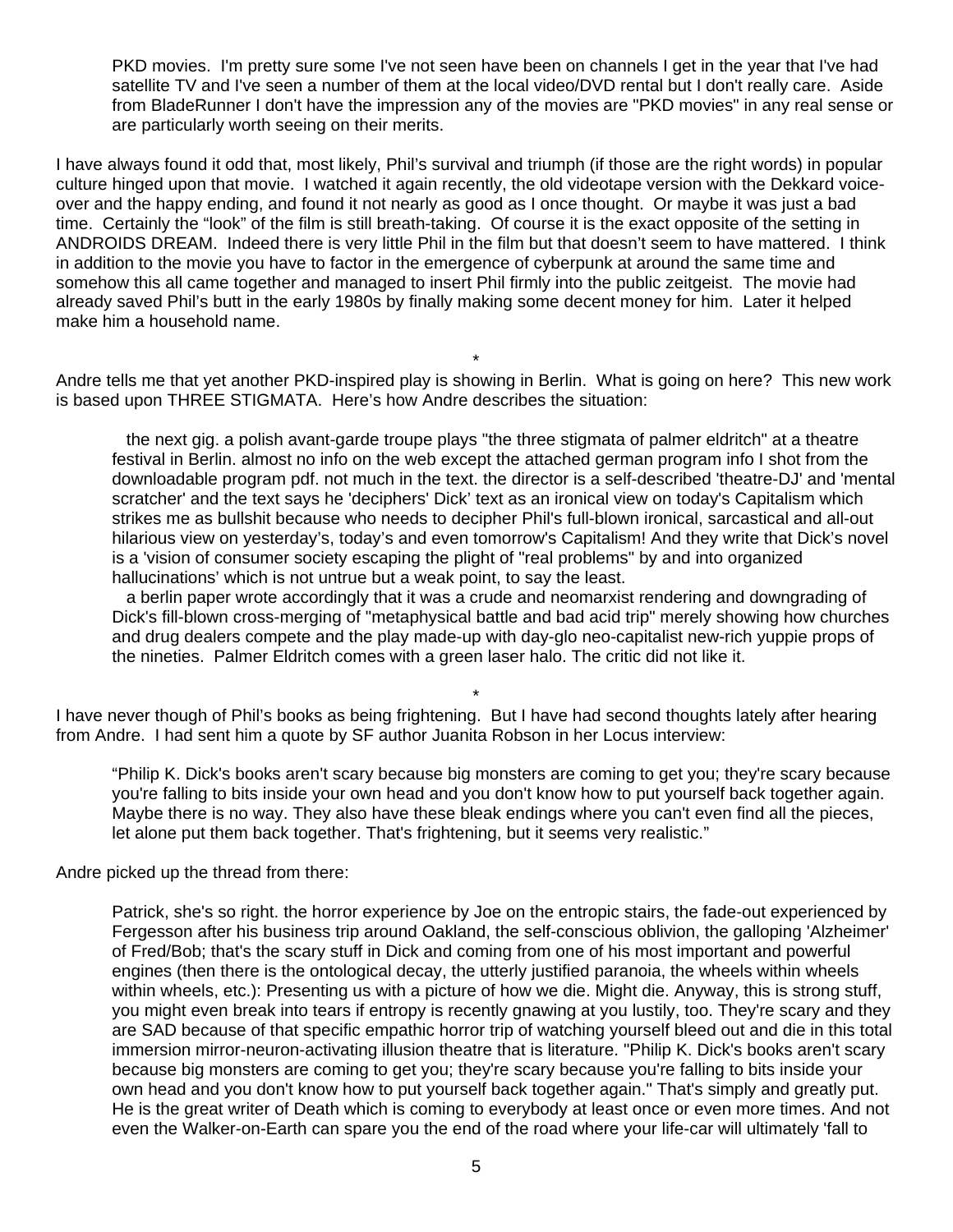bits' (if our wits haven't been scrambled before) like that of anybody. Philip K Dick tells us this with penetrating clarity like a mad Buddhist monk or renegade Church of Judas preacher. Repent, Harlekin, said the Ticktock-Man.

You know, this is substantially true. Terrible things do happen in Phil's novels and short stories. The people in his fiction very often die or slip into irreversible mental illness. And yet we don't normally think of Phil as a horror writer, at least I don't. I believe that the horror that is fairly consistent in his fiction is leavened by two factors: his great sympathy – as a writer Phil held the market on caritas -- and his inevitable sense of humor. Phil's dilemmas are deadly serious, but they are also, well, nuts. That varies from novel to novel, of course; compare EYE IN THE SKY with FLOW MY TEARS.

\*

Andre got through SCANNER and he report:

 I actually did reread Scanner in advance of the infamous movie anime flick. patrick, I never understood how smoking and eating worked while wearing a scramble suit. How does it look like from the outside when you penetrate your body? I thought some of the humour was somewhat forced as in that scene when Fred three times fast-forwards the holotape to escape stupid random dopers reasoning only to catch the 'same' thread. Yeah, well stoner talk is elliptical but that was too much, sitcom stuff. the scene when the chick merges into Donna and back is a real black hole in this novel, it does not make 'sense' like the Walker's appearance after they all 'woke up' in MAZE. The way donna, not bob, turns out to be the real rogue undercover super-narc is very delightful, she empties her clip into a coke truck just for some emotional relief, Dirty Harry would be so proud! And how Bob's demise is only some side-plot in them bagging Barris; preparing a burnt-out wreck with dormant snooper potential for a planned infiltration mission.

 But there is not much talk on the peculiarities of Death, how it is different from smack or pot. People need it and get mellow when they 'drop tabs'. But you cannot get a grip on its special turn on.

 I finally finished re-reading it myself just before the film opened. I don't believe I had looked at it in some years as it is not a favorite PKD work for me mostly because it is such a sad book. Phil was definitely on a downward spiral at this point in his life and I imagine he was trying to write himself back to a normal life. I was struck by how life-like he made those characters and how the scenes come to such vivid life. Of course he had always used attributes and speech mannerisms of people he knew as templates for his characters but in SCANNER I'm pretty sure these are the same people Phil lived amongst with very little shading. Well, it's hard to believe there really was someone as evil as Barris in Phil's circle but perhaps so. The conversations strike me as utterly true. The shabby living rooms and dopy conversations are certainly familiar.

 I have to say that Arctor is a drag. Always whining, too fucked up to really function in either of the worlds he sought out as cop and drug dealer. Besides Arctor is too old to have been assimilated into that milieu. I think so anyway. It's hard to gauge anyone's age in the book. Are they high school age? College age? Surely no older than their 20s. Arctor on the other hand must be in his mid-to-late 30s at least since he had a previous life with a wife and kids and a career of some kind. I know he is based in part on Phil's own situation in 1971 – Phil would have been in his early 40s when he lived through his drug-hippie experience. Is Arctor that old, too?

 Arctor is a cipher to me despite being the novel's protagonist. The first time I read it I knew little of Phil's actual life but now it is pretty obvious that Arctor is Phil, right down to his habit of reciting German poetry and his fatal infatuation with dark-haired girls. So SCANNER may be as much a memoir as anything else. Certainly more so than it is "science fiction," which it manifestly is not.

Like Andre, I can't figure out Substance D. What in the hell does it <u>do</u>? Is it like speed or acid or heroin? What is the high? Phil never tells us. I suppose it is supposed to represent all drugs, especially the William Burroughs imaginary drug that causes instant, irremediable addiction after one hit. It would be interesting to know more about Phil's views of Burroughs. I get the impression that Phil didn't seen any real drug casualties until he got to Canada and hung out in heroin rehab. Clearly the latter part of book is a thinly disguised look at X-Kalay and it's kind of fascinating that he made its fictional counterpart, New-Path, a front for the drug trade. By the way, my wife tells me that she swore off drugs after reading the book.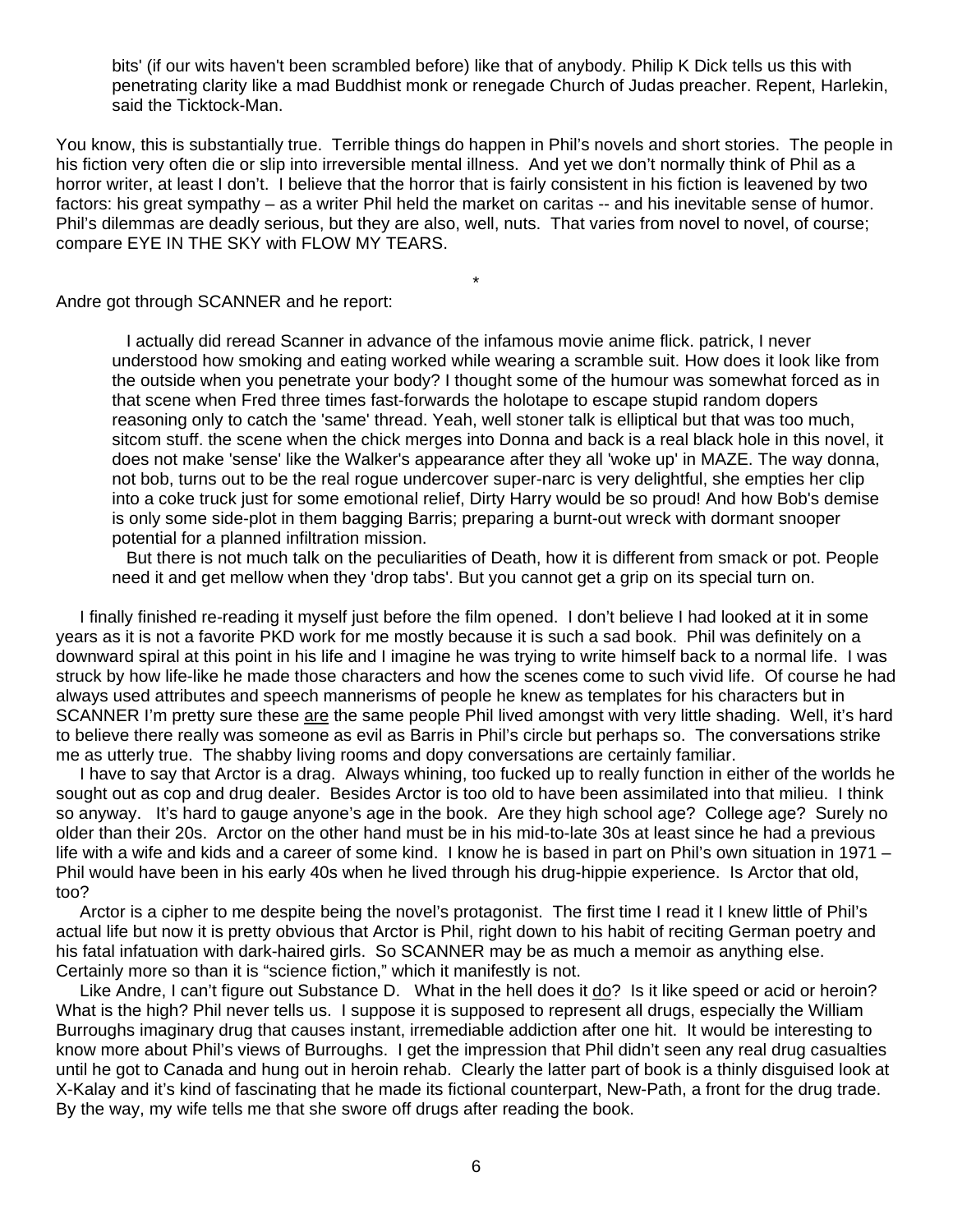In the end, SCANNER is one downer of a book. There is no redemption here, only utterly damaged humans trying to cope and failing, manipulated both by the drug dealers and the cops. Phil was in his bleak period. FLOW MY TEARS, which preceded SCANNER, is another depressing read. It's kind of amazing that he made it through the 70s at all.

 Then I saw the *Scanner Darkly* movie*.* I was not impressed. It is certainly the most faithful of all the adaptations of PKD's works – we sure haven't seen much of that in earlier productions. But this alone doesn't mean a great deal to me and maybe it was too deferential to Phil's book. The main question is does it work as a film? In this instance I have to say, not very well. I found the rotoscoping animation a distraction. Why hire big time actors like Reeves, Ryder and Downey if you are going to cover them in paint? It was hard to take any of these purple and blue and brown people seriously. I especially hated the famous "scramble suit." I'm not at all sure how I envisioned the suit in the novel. Probably vaguely like the Brothers Quay book jacket illustration. The movie's suit was exactly as Phil describes it but because it was so weirdly colored it looked literally cartoonish. The real problem, however, is the source material. A SCANNER DARKLY (the book) is not very cinematic being a series of conversations and internal dialog for the most part with virtually no action. It is not a "thriller" in any conventional sense, nor is the movie much as the ads tried to sell it as some kind of noir adventure. Despite wanting to say something about contemporary issues the film is hopeless mired in the Southern California 1970s drug culture from which the novel first came. I had no sense at all of this film taking place in our 21<sup>st</sup> century. Linklater lifted whole chapters of dialog from the novel and that is fine as it is often hilarious, particularly in Downey's character. Still, in the end not very much happens, what does happen is awfully confusing and it drifted into boredom near the end. I'm amazed that anyone who hadn't already read the book would be able to make sense of it at all. It's a downer flick, too, albeit not nearly so depressing as the book itself.

\* John sent me a newspaper clipping describing "starter-interrupt devices" that fit under the dashboards of leased automobiles and is enabled by a numeric code that you periodically enter directly into the device. As long as you keep up with your car payments the leasing company sends you an updated six-digit code every month that tells the car you are current and it allows you to drive normally. But if you fall behind the company won't give you an updated code. No updated codes means the car refuses to start for you. In fact the device will begin flashing lights at you a few days before the payment is due as a reminded. As John quite correctly notes this is "as Phildickian as a front door that won't let you out unless you pay."

\* While paging through The Encyclopedia of Science Fiction (1<sup>st</sup> edition) I read the entry for "Gothic SF." In passing the author refers to Palmer Eldritch as the "metallic reality changer." Yeah, I like that.

You know, I've been reading about PKD for a long time but until the other day I never considered this disturbing possibility. Phil says he saw ancient Rome superimposed on 1974 Southern California. "The Empire never ended" and all that. Now way back on March 15, 1968 there was a *Star Trek* episode called "Bread and Circuses" where the *Enterprise* stumbles across a planet that had paralleled Earth history somehow, only in this case the Roman Empire did not fall. It survived and attained a more or less 20<sup>th</sup> Century-style technology while retaining many of its ancient militarist traditions, including gladiatorial games, slavery and persecution of Christians. So you got this weird hybrid civilization. The plot is content with surface matters and really couldn't extrapolate much about this planet and it's actually kind of silly anyway. But, you know, Phil almost certainly saw that show either initially or in reruns. You have to wonder if it didn't plant a seed in his head. Of course it might have just nurtured an idea he already possessed, what with suddenly speaking Latin during his 1964 LSD trip. And was that some kind of premonition? Phil always talked about speaking Latin while on acid but to my knowledge never connected that phenomenon with his post-Pink Beam experiences of seeing ancient Rome, the whole "its really 70 AD but we can't see it" theory. I don't know…just something to consider.

\*

\*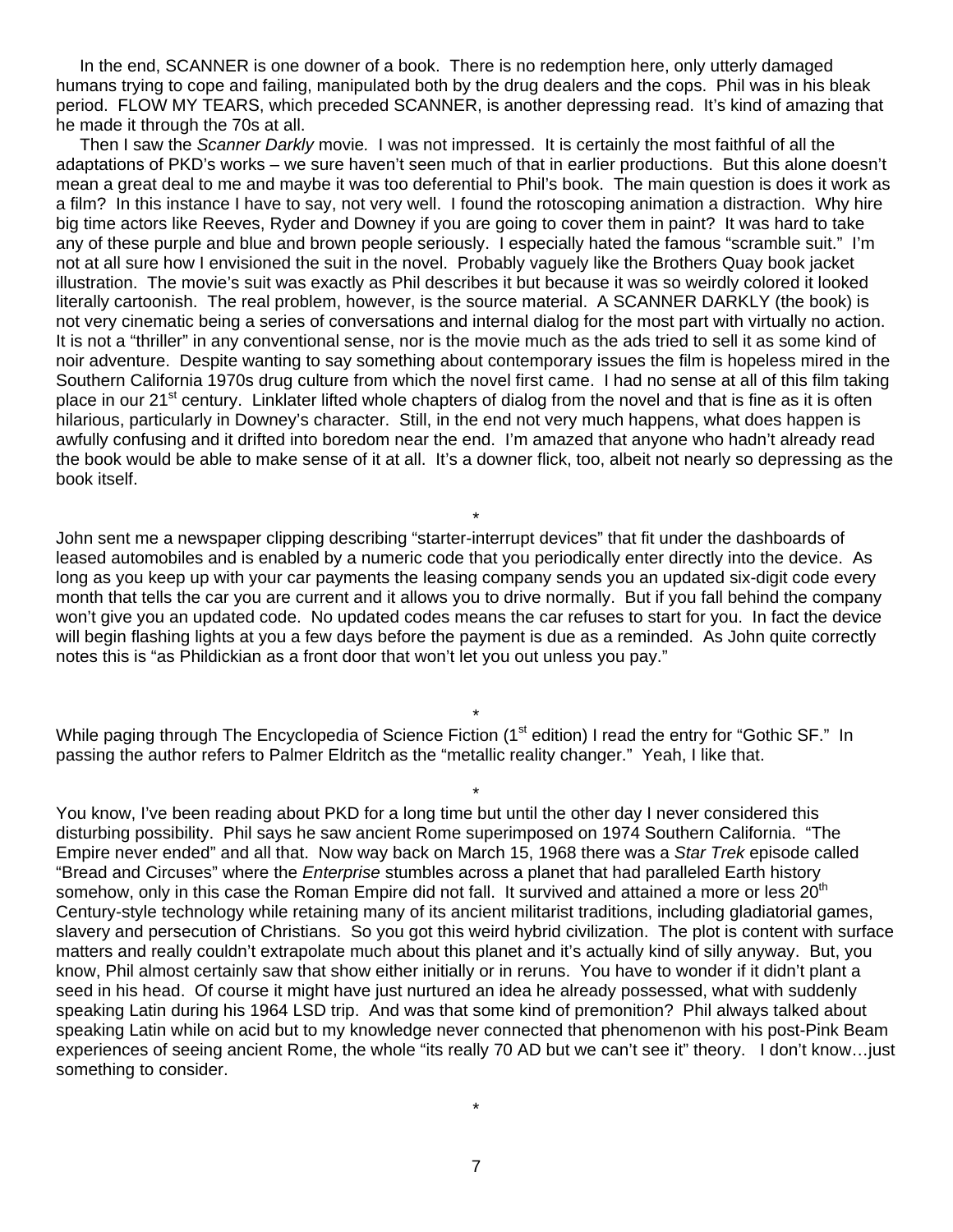A recent posting on jazzflavor noted a PKD conference going on in Italy. The computer translation of the original Italian was pretty mangled. But I kind of dug it all the same, especially this part (considerably re-written here):

\*

"from psychoanalysis to the world of drugs, until his obsession with conspiracy and totalitarianism reached, in the last phase of his work, the creation of a Gnostic theology. A writer who's works [?] were made of truth and illusion, the real and simulated, life and dead women, faith and madness…

"Life and dead women, faith and madness" – sounds a lot like Edgar Allan Poe.

Well Dave read VOICES FROM THE STREET. Here is what he had to say:

 I've read it and don't feel there's much I can say about it on a list where most of the people are likely to read it but haven't done so yet. POV is a bit clumsy. One portion seemed like it could be improved by some improbable Paul Bowles rewrite/fix but would still be out of synch with the novel as a whole. A fair amount reminded me of Nelson Algren although not imitative of him. Nearly all of it made me aware I'm very ignorant of mainstream fiction of the time and don't know how it fits in with that.

 I don't remember most of Phil's "mainstream" novels well but will go out on a limb and state I'm pretty sure this one is significantly different than anything else he wrote. I don't much agree with what I recall reading about Voices FWTW. I didn't feel it contained any truly sympathetic characters. Correction, Ellen Hadley may be a sympathetic character but I don't empathize enough to strongly care about her. Did an online lookup: "sympathetic - (of characters in literature or drama) evoking empathic or sympathetic feelings; 'the sympathetic characters in the play' " One borderline sympathetic character.

 To me the book has to be interesting enough in the events and ideas it presents to be good without sympathetic characters. I think there are some excellent books and stories that manage this; it may not surprise list members to hear that Bowles, Algren and Terry Southern are among the authors who I think have done this well or that their prose style when they did this was much better than Phil's in Voices. It's questionable whether PKD pulled this off in Voices. Also questionable how much bias I have because I'm a longtime PKD fan. I wonder what the novel might have been like if Phil had pulled the manuscript out to do a rewrite about 5 years later though I suspect his perspective would have been changed too much to improve the novel as it was and he would have either changed it greatly (perhaps detrimentally) or more likely rejected the idea of attempting a rewrite. Beyond that I'm pretty much back to I don't feel there's much I can say about the novel on a list where most of the people are likely to read it but haven't done so yet.

I do think it's worthwhile reading for the people on this list which I wouldn't say about all PKD works.

 I tried to read VOICES, honest I did. I tried three or four times but could never get beyond the first 20 or so pages. I hate to say this but it is pretty bad. I know we're supposed to hang on every word Phil wrote but I couldn't do it. I did, however, read parts of Emmanuel Carrere's *I Am Alive and You Are Dead*. Couldn't actually read all of it as Carrere really annoyed me. He continuously took incidents from Phil's fiction and reported them as having actually happened. The book is not a "real" biography though it certainly is packaged to look like one. I'm not sure what point Carrere was trying to make here. Some of it was fun though. I especially liked Chapter 14, "Freaks," which recounts Phil's crazy days on 707 Hacienda Way after Nancy left him and he lived amongst the young dopers and hippies and narcs. Anne Dick's biography is the best history of this period, which I thought Sutin gave rather short shrift. Anne had lots of good stories (she interviewed Phil's old roommates) and Carrere retells a lot of them – along with a fair number of incidents from FLOW MY TEARS and SCANNER DARKLY that he presents as being true.

 It did make me nostalgic for the "acidhead Phil." I'm a bit embarrassed to admit this but it was the doper PKD who wrote those cool reality meltdowns that I was first attracted to. THREE STIGMATA, GAMEPLAYERS OF TITAN, "The Electric Ant" and "Faith of Our Fathers." While these were all trippy in that Sixties way, I always felt that Phil himself was quite sane. He always sounded sane at least until he got into his "Pink Beam" frame of mind This brings up the "Horselover Fat vs. Phil Dick" debate which I suspect we all keep arguing in our heads. ("Was Phil crazy? Was he? Was he?" is how Sutin put it.) I think he really was sane. Even at the end when the Exegesis thing was going full tilt. TIMOTHY ARCHER strikes me as being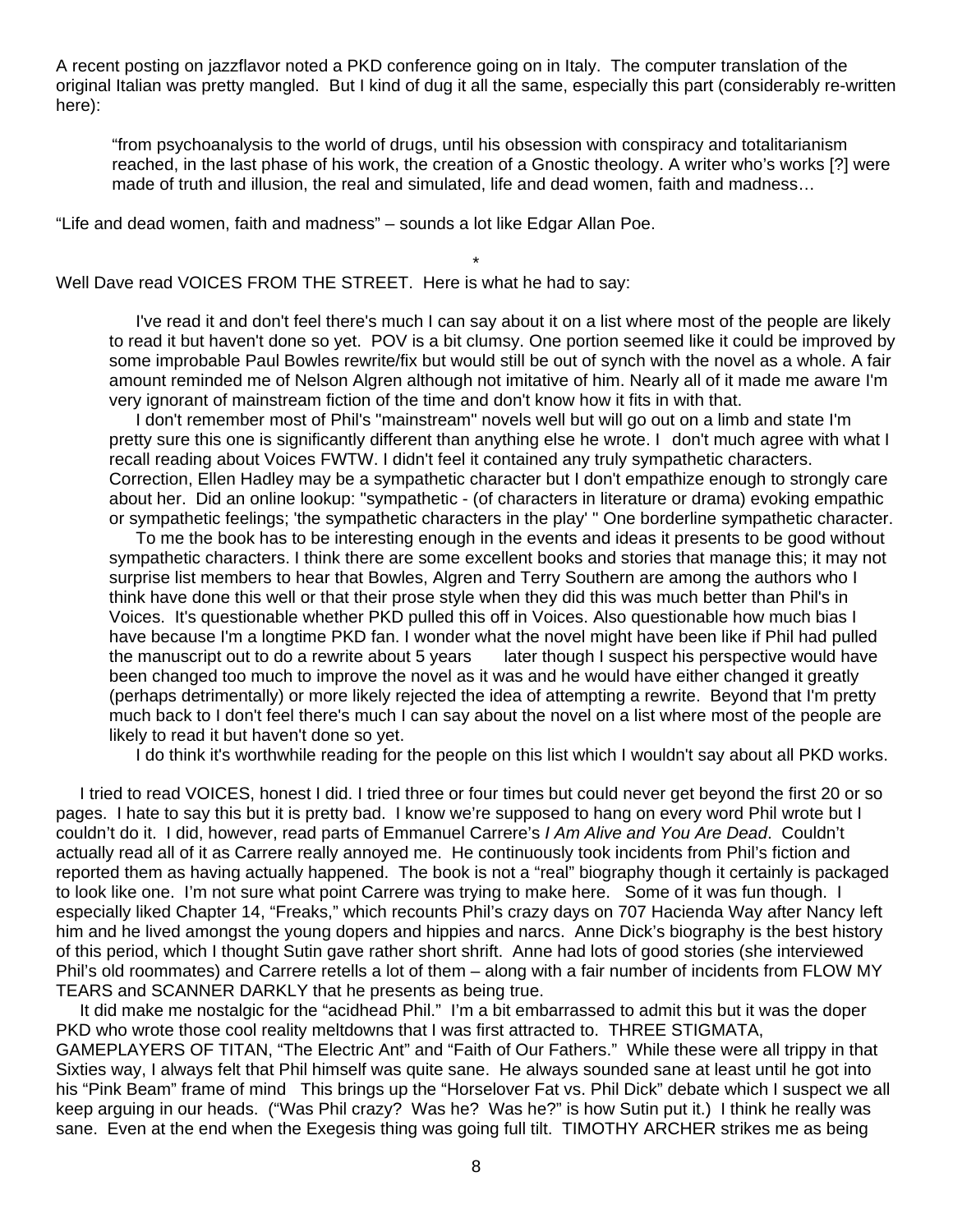completely rational. Even more so is Phil's own hysterically funny self-written review of DIVINE INVASIONS for *Venon* Magazine (as by "Chipdip K. Kill"). It begins, "They say old dopers never die, they just write pompous novels (nobody said that? Well, they should have, because here is a case in point)." The review makes pointed fun of all the Philip K. Dick tropes: the drugs, the theology, the many marriages, the writing style. Phil is clearly aware of his reputation as a sci-fi nut job; he acknowledges it and at the same time mocks it. He's clearly having an enjoyable time demolishing his "image." If "know yourself" is the hallmark of wisdom then Phil had it to spare. If only he had followed Kill's advice: "take some much-deserved R&R: stop writing, Phil, watch TV, maybe smoke a joint…and generally take it easy until both the Bad Old Days and the *reaction* to the Bad Old Days subside in your fevered mind."

\*

 So I read THE COSMIC PUPPETS. I probably hadn't looked at that in a decade. Not sure what the impulse was for pulling it off the shelf again. I had been reading horror novels recently and PUPPETS is if not exactly horror is as close to it as Phil ever got to that genre. Does MARTIAN TIMESLIP count as horror? Phil called PUPPETS "fantasy." For certain it is not science fiction, which seems to have been a problem for Ace books when they published it in 1957. Written around August 1953 the story was originally published as "A Glass of Darkness" in the December 1956 issue of *Satellite Science Fiction*. A pretty cool title, I think, based upon Saint Paul's famous remark and echoed many years later as A SCANNER DARKLY. Ace changed the title to the more sci-fi sounding COSMIC PUPPETS and offered the totally spurious blurb, "An American Town Run By Galactic Invaders." "Galactic?" The "invaders" are actually the deities Ormazd and Ahriman. If PUPPETS is referenced at all it is as an example of Phil's very early use of Zoroastrian concepts. It's also homage to H.P. Lovecraft. In Chapter 8 the evil Ahriman transforms into a typical Lovecraftian barely described giant monster preparing to destroy the world.

 The novel is weirdly prescient of Phil's much later works. Not just the Zoroastrian connection. Consider the young girl, Mary, who turns out to be Armaiti, daughter of Ormazd. You don't have to dig very deep to see Zina from DIVINE INVASION. Actually INVASIONS is in some ways PUPPETS rewritten. PUPPETS is a slight work, to be sure, but kind of fun to read and all the resonances with later, more important works gives it more legitimacy than might otherwise be the case.

\*

I've been emailing Laura about "PKD and women." She writes:

…as far as the women and pkd- that's a big, rich topic, one I think about fairly often. Basically, my theory looks at the sexually repressive times and lifestyles of the period when the books were written, when women were not yet full and expressive partners of their husbands. Much of the spitting and fighting, sniping, anger and resentments could have resulted from unresolved sexual issues of the times. Does that sound totally off the wall? Of course, ya get into pkd and sexuality, and dude, what a can of worms that might open! Anyway, that's the germ of my idea.

 It is a rich topic and, really, one that hasn't been much explored beyond the usual "Phil was a misogynist" (or maybe he wasn't). When you consider his upbringing in 1940s America and the issues he had with his mother (I personally don't give much credence to the Twin Sister Question) and then plunge him into the cauldron of the Sixties (both the women's liberation Sixties and the macho revolutionary Sixties) and stir that up with unprecedented sexual freedom and experimentation you can see where Phil might have been a tad messed in the head. Everyone, when they explore the issue, looks to the novels. But I think the letters and "The Dark-Haired Girl" is the place to search. Phil wrote in the pulp tradition and that shaped the kind of women that appeared in his fiction. I don't think you can consider Phil's attitude toward women in his fiction without reference to the same in science fiction genre's attitudes. If Phil's works were unique unto himself, still, the only genre in which they fit is SF. Even so, his personal involvement with women clearly colored his characterizations. A deep topic indeed, as you say. Just as an aside, the only one of his wives that seems to me to be not just normal but actually sane and to harbor no ill-will toward Phil at all is Kleo. It was a 1950s-era marriage but at the same time Kleo seems to have been a very non-traditional woman. Interesting.

\*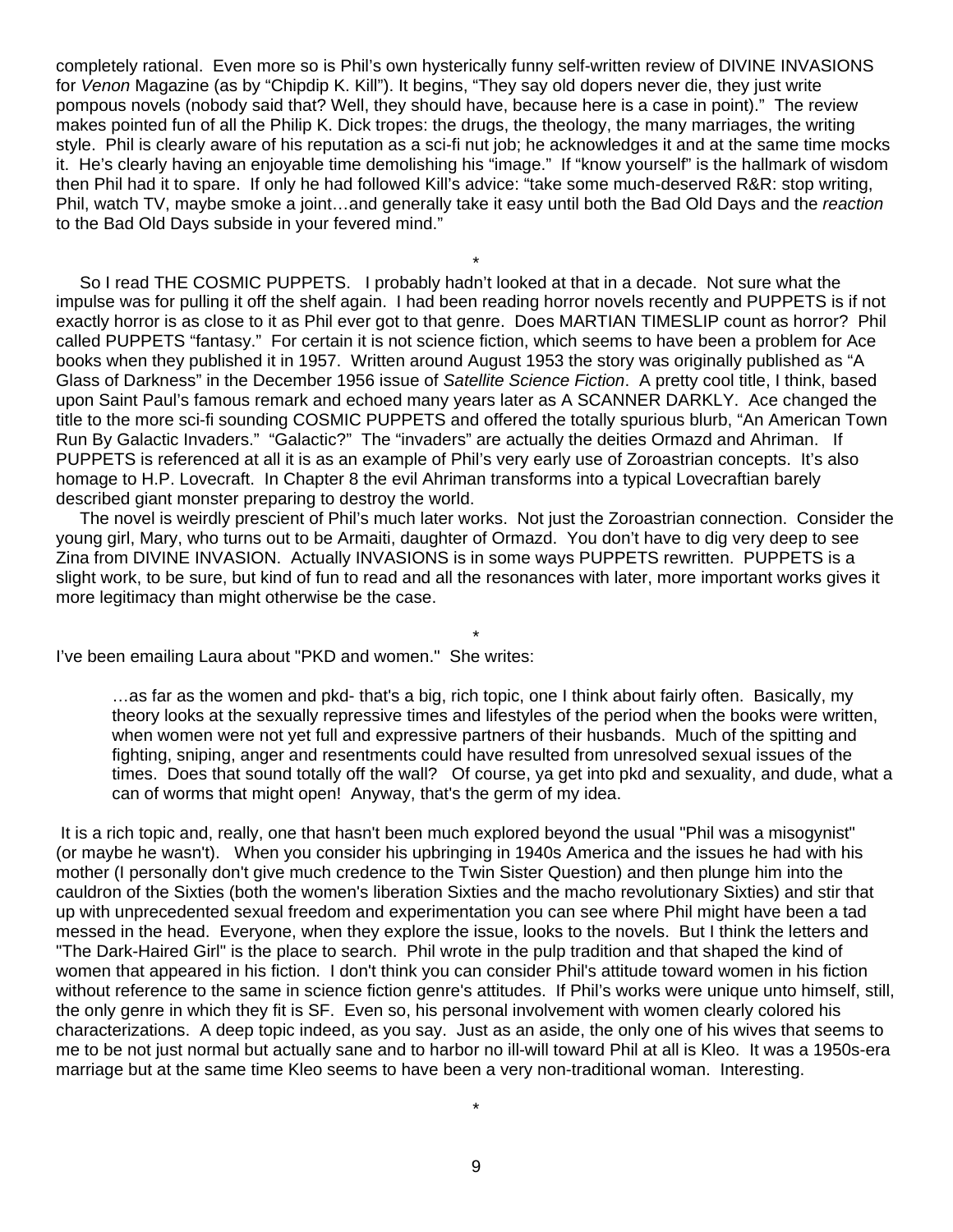One of the stories in the collection *Splatterpunks 2* is called "PIG" by Gorman Bechard and it's described as "a wickedly funny tale about an all-woman vigilante hit squad in 21st-century Los Angeles that simultaneously evokes Philip K. Dick and the frenetic violence of Japanese adult comics." Alas, no. It's really evokes *Blade Runner*, not Phil. It does indeed read like a fairly disgusting manga however. What did I expect from something called "splatterpunk?"

\*

# Two quotes:

Philip K. Dick read *Dr Adder* in manuscript and for years advocated it; and it is clear why. Though the novel clearly prefigures the under-soil airlessness of the best of urban cyberpunk, it even more clearly serves as a bridge between the defiant reality-testing paranoia of Dick's characters and the doomed realpolitiking of the surrendered souls who dwell in the post-1984 urban sprawls. --John Clute, *Encyclopedia of SF* 2<sup>nd</sup> ed.

"A lot of the stuff we think of as being unique to Phil Dick is the bread and butter of thrillers and mysteries. The paranoid element, the way the private eye or secret agent has to deconstruct an unreal world to find a real world. He has to break down the lies and alibis and falsities, this sort of stuff, and then find something else underneath. Look at Cornell Woolrich's stories, where you have constant themes of loss of identity, of falling into strange worlds, the great amnesiac stories and these strange shifting realities." -- K.W. Jeter

This sounds interesting. Wish I lived in Seattle…

"800 Words: The Transmigration of Philip K. Dick" Live Girls! Theater through Nov 17.

 At the end of Philip K. Dick's life, he skittered around his apartment like a cockroach with a mean speed habit, and, having already built his literary career on paranoia, he started fearing everything, including the air he breathed. At the beginning of *800 Words*, Dick (Shawn Belyea) seems genially laid-back, like the Dude from *The Big Lebowski* with an even longer history of LSD abuse. Things are almost too placid.

\*

 Once Dick starts talking to his cat (a puppet charmingly controlled and voiced by Megan Ahiers) and she suggests that he might not be "the most reliable of narrators," it becomes obvious the play's structured like a PKD novel—things appear pleasant before falling apart in a glorious mindfuck. Stanislaw Lem (Nik Perleros, selflessly supporting Belyea) may be a KGB spy trying to get Dick to incorporate Marxist propaganda in his novels, Dick's driving instructor (Perleros again) could be an FBI agent after his secrets, and God may or may not have burgled his apartment.

 Belyea grows into the role masterfully as Dick bounces through time, repeatedly losing his wife (Holly Arsenault, blessedly not overplaying the shrill ex-wife card) and falling asleep on top of his desk like Snoopy on his doghouse. The story becomes a conspiracy theorist's wonderland, the set pretty much has a mental breakdown and cracks open, and the talking cat gets the respect it rightfully deserves. It should satisfy fans of Philip K. Dick—and I mean "*Ubik* is one of the best sci-fi novels ever," not "I kind of liked *Paycheck* except for that douchey Ben Affleck"—and it serves as a good introduction for the rest of us. It's probably as close to the happy chaos of reading a Dick novel as the stage will ever see.

\* William Gibson, he of *Neuromance*r fame, had another go at Phil in the November issue of the UK magazine *DeathRay*. This is his sixteenth published put-down by my reckoning. Here it is:

There's a maxim that comparisons are inherently odious, and I think there is some truth to it. And if they're not odious then they're not very useful either. But I'm certainly more comfortable being compared to Pynchon than I am being compared to Dick, because I've been a Pynchon fan in my day, and I never was a big Dick fan. Dick was never much of an influence; Pynchon was my Phil Dick. The vitamins lots of people got form Phil Dick, I got from Pynchon – though, to be honest, they were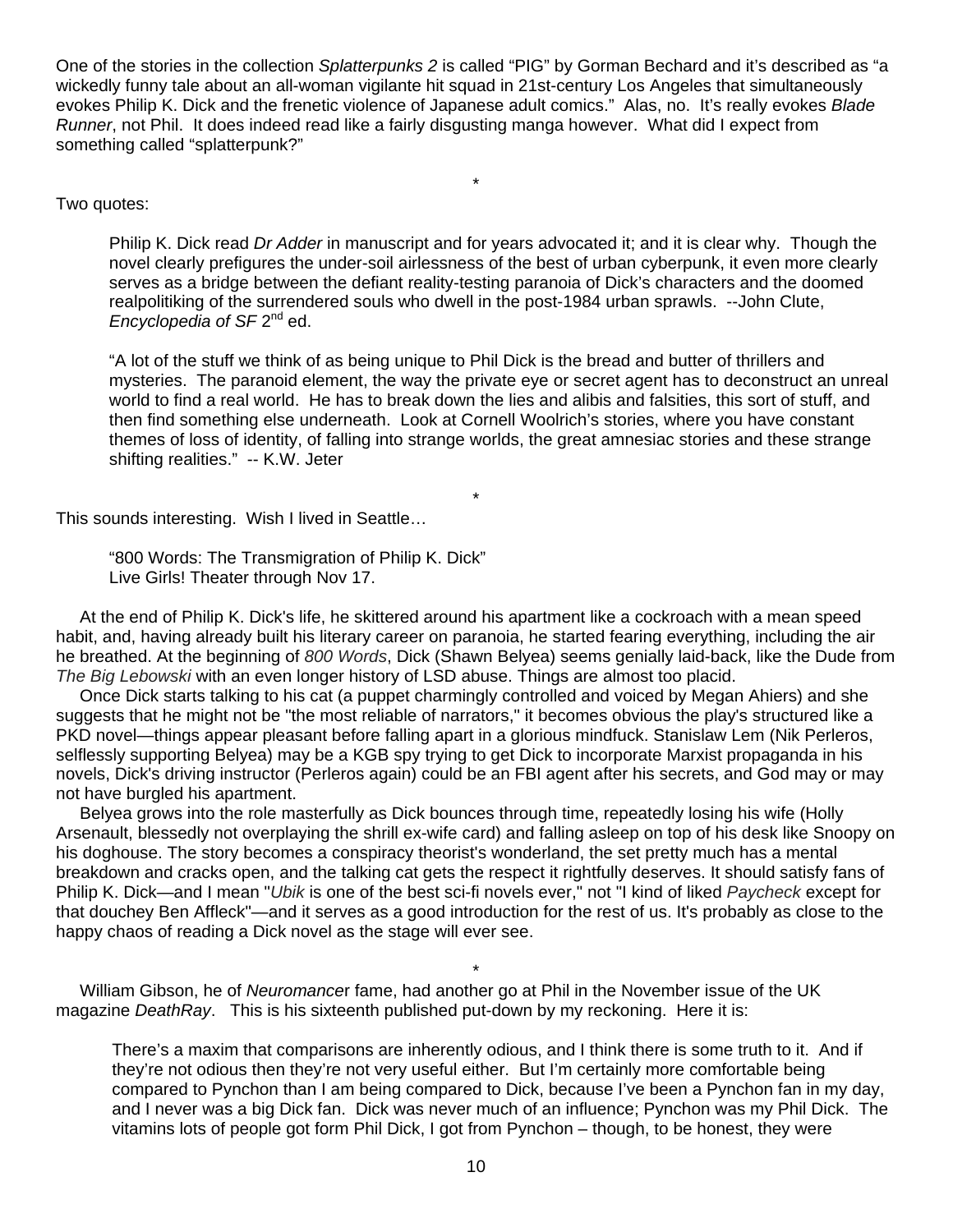probably very different vitamins. The difference is that at some point Dick was clearly mad, mad as a sackful of rats, God bless him. If *Valis* was literally and personally true to Phil Dick, then Phil Dick was the most important human being that ever lived, and I don't think he was.

I don't get this. I mean there is certainly no requirement to like Phil's works or think highly of him but to repeatedly, one might say, hysterically deny he was an influence suggests that something else is going on. Frankly, I see little in common between Phil and Gibson and I have no idea why people would even make the comparison. Gibson, however, seems to be actually offended that anyone could think such a thing possible. No: "It was Pynchon! Pynchon, I tell you!" God forbid a *New York Times* book list author should be associated with some acidhead pulp sci-fi author instead of an academically-approved later-day Salinger. Still, twenty-five years after his death all of Phil's books are in print, even the bad ones, and people read him. Twenty-five years after Gibson dies will anyone be reading him? I doubt it, unless it's (oh, the shame!) that first cyberpunk novel.

\* I highly enjoyed Jonathan Lethem's memoir, "You Don't Know Dick," in his collection *The Disappointment Artist*: (2005). Lethem talks about his early infatuation with Phil's works and the adventures he had locating out-of –print copies of many of the lesser novels including the thrilling discovery of VULCAN'S HAMMER in "a crate of moldering paperbacks that had been pushed beneath the shelf." He suggests that having all of Phil's, uh, "weaker" books out of print back then (1979-80) was actually a good thing. The only books readily available were the really good ones and so the public was under the impression that Phil only wrote things like TIME OUT OF JOINT, TIMESLIP and HIGH CASTLE instead of WE CAN BUILD YOU or JONES. All this biblio-archeology eventually led Lethem to the PKDS and, finally, the Library of America editions.

 The essay is a lot of fun. Lethem is an award winning and much admired author. But at heart he's just a crazy fan like, well, us. His take on Phil is friendly and cogent and he has lots of cool stories such as these questions from Phil's copy of the *I Ching*:

"Will (editor X) accept the new draft of Policeman?" "Should I lend Y money for Seconal?" "Will Z sleep with me?"

I wonder what the Oracle had to say about that second question. If Y wanted the money for food would it have made a difference? Anyway, track down *The Disappointment Artist* and check this out.

\* I finally saw *The Gospel According to Philip K. Dick* on DVD. It was just okay. The animated sequences became old after the third or fourth repeat; after the ninth or tenth replay they drove me crazy. It's all talking heads and not many of them have a great deal new to say. Most interesting to me were the comments of Phil's colleague Ray Nelson. Being the PKD junkies that we all are, I suggest that you take a look but keep your expectations low. This leaves *The Nervous Breakdown of Philip K. Dick* as the only one of these strange, more-or-less professional PKD short films I haven't seen. Anybody know that one? I came across this description:

Judy Bee's **THE NERVOUS BREAKDOWN OF PHILIP K. DICK**, 21 min. is a darkly comic, hallucinogenic account of the horrific psychological fragmentation and complete mental collapse of the highly regarded American novelist/sci-fi genius whose work provided the basis for Ridley Scott's classic film, BLADE RUNNER. Set in Berkeley in 1968 against a backdrop of worn-out radical chic, shrill Nixonian totalitarianism and hippie psychedelica, this film is a dizzy detective story about a man in search of his own sanity.

 While it is true that I haven't had much use for the flood of PKD films churned out by Hollywood I admit to liking the idea of ordinary people making movies about Phil. I myself have a great idea for a PKD flick modestly called "PKD Otaku." All I lack is a script and, you know, the actors and the entire filmmaking apparatus. But other than that…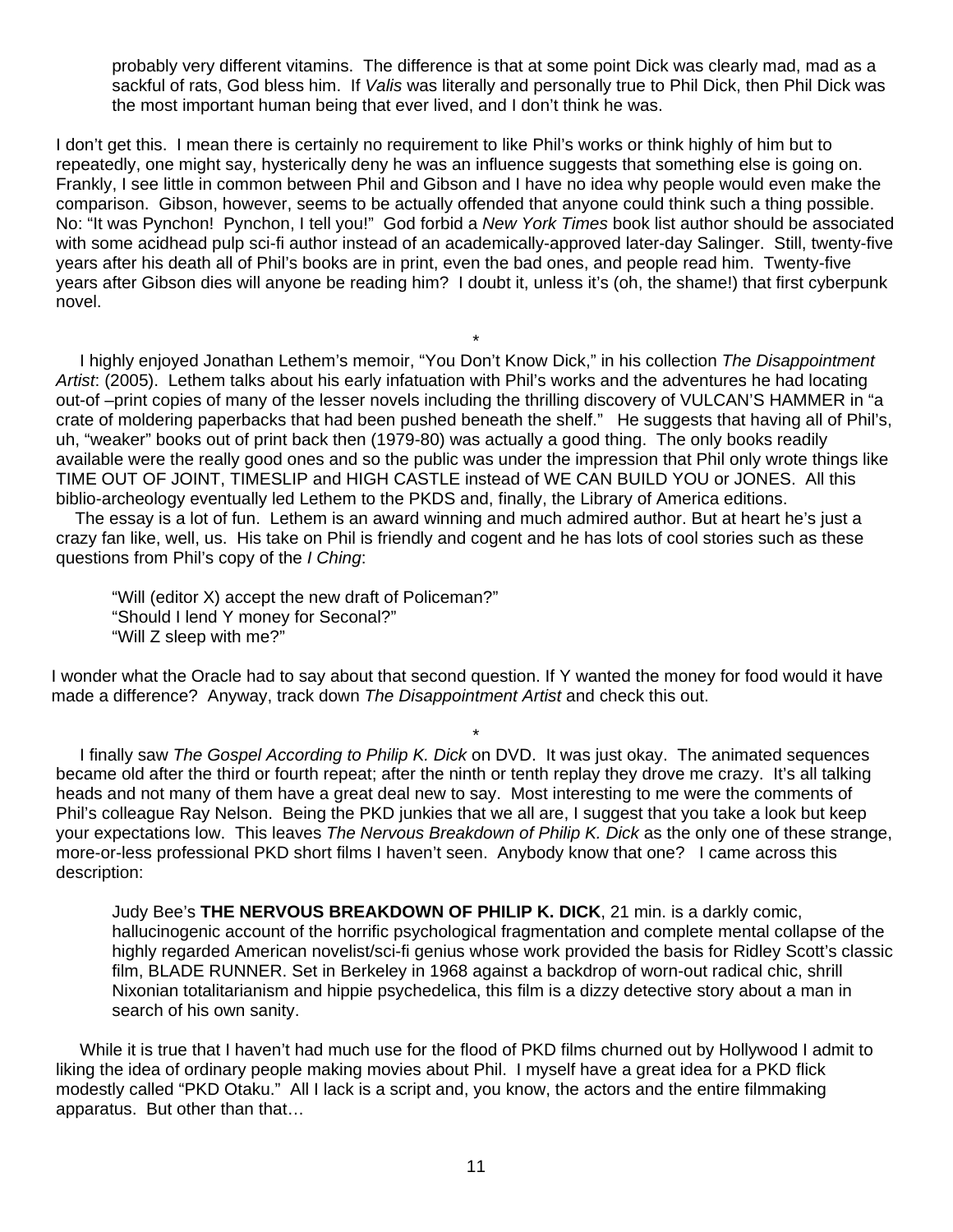There are a dozen "Philip K. Dick" shorts on YouTube the last time I checked. You'll find a short film of HIGH CASTLE and an hour-length BBC documentary called "A Day in the After Life of Philip K. Dick" plus interviews with Phil (looks like the same one over and over) and, my favorite, a 21 second long "Philip K. Dick Speaks" utilizing a hand puppet. So any one can do this.

\*

Found this on the internet. No idea if these are articles or stories, or both. I do like the word "Maledicktion" quite a bit.

# *Dimension Philip K. Dick*

Anthologie dirigée par Richard Comballot.

- Bruno LECIGNE / Le Dieu venu du néant [The God came out of nothing]
- Jean-Pierre HUBERT / Substance 82
- Pierre STOLZE / Glissement de temps sur Manhattan [Time slip on Manhattan]
- Daniel WALTHER / Les Oubliettes du Haut-Château
- Xavier MAUMÉJEAN / Mauvaises nouvelles d'avant-demain [bad news avant-demain]
- Richard CANAL / Les Clones rêvent-ils de Dolly? [The Clones rêvent-ils Dolly?]
- Alain DARTEVELLE / Fictif K. Dick
- Laurent QUEYSSI / 707, Hacienda Way
- Jean-Pierre VERNAY / Parce que mon Nom est légion [Because my name is legion]
- Philippe CURVAL / Malédicktion
- Johan HELIOT / La dernière Valse de Philip K. [The Last Waltz Philip K.]
- Alain DARTEVELLE / La Déesse venue du froid

• Ugo BELLAGAMBA / Ils ne construisent que la partie du monde dont ils ont besoin... [They do not build that part of the world they need ... ]

\*

• Jacques BARBÉRI / Les Amants du paradis artificiel [Les Amants du artificial paradise]

 So I re-read MARTIAN TIME-SLIP recently. I don't know when I read it the first time except it was the 1976 Ballantine edition so pretty late. Unlike VALIS or HIGH CASTLE or JOINT, I may have only read it that one time. I have no memory of what I may have thought about it the first time around but this time the book astonished me. It seems quite a change of pace to Phil's usual hell-on-wheels writing…well, maybe not compared to HIGH CASTLE but certainly compared GAME PLAYERS, SIMULACRUM and WAIT FOR LAST YEAR which followed. For one thing TIME-SLIP is carefully written and the plot well constructed. Phil takes his time bringing the characters together so that when they do meet it in quite a natural manner. The characterizations are really well done; these are fully-realized people though perhaps Arnie Lott is a "type" rather than an individual, but even he demonstrates unexpected depth and pathos. Despite causing enormous damage with his machinations he is by no means an evil man though he is certainly a selfish one. We'll see his like again in Leo Bulero, Gino Molinari, Gene Runcitor, even, I think Willis Gram in FROLIX-8. But Arnie is the most complex of them all. There is no "dark-haired girl" in TIME-SLIP. The women, Silvia Bohlen and Doreen Anderton, are caring and supporting for a change (though Silvia doesn't shake off her lethargy and depression until the last minute). Does that ever happen again in Phil's books? That question gave me pause. Can we see what is going on in Phil's own life by reference to his books? What was happening on in 1962 when TIME-SLIP was being written? I wonder. The "horror elements" in the novel are quite impressive. It took me a while to figure out what was going on when the evening at Arnie's replayed three times. Those chapters are really effective. How in the world did Phil think to structure it that way?

 TIME-SLIP is a perfect example of the kind of science fiction Phil wanted to write. But what a strange SF book. They are on Mars but doesn't it look a lot like New Mexico or Arizona? There are very few gizmos in the book. People travel by helicopter, of course but not, be it noted, by "flapples." Throughout the book there is no effort to emphasis the SF elements. The school is the only real sci-fi device of note. J.G. Ballard remarks that, though taking place on Mars, the characters "move through a landscape that uncannily resembles southern California perceived through the glaze of some deep psychosis." The book is really about suicide and schizophrenia, not exactly common SF tropes. Was there anything at all like this in 1964? I can't imagine.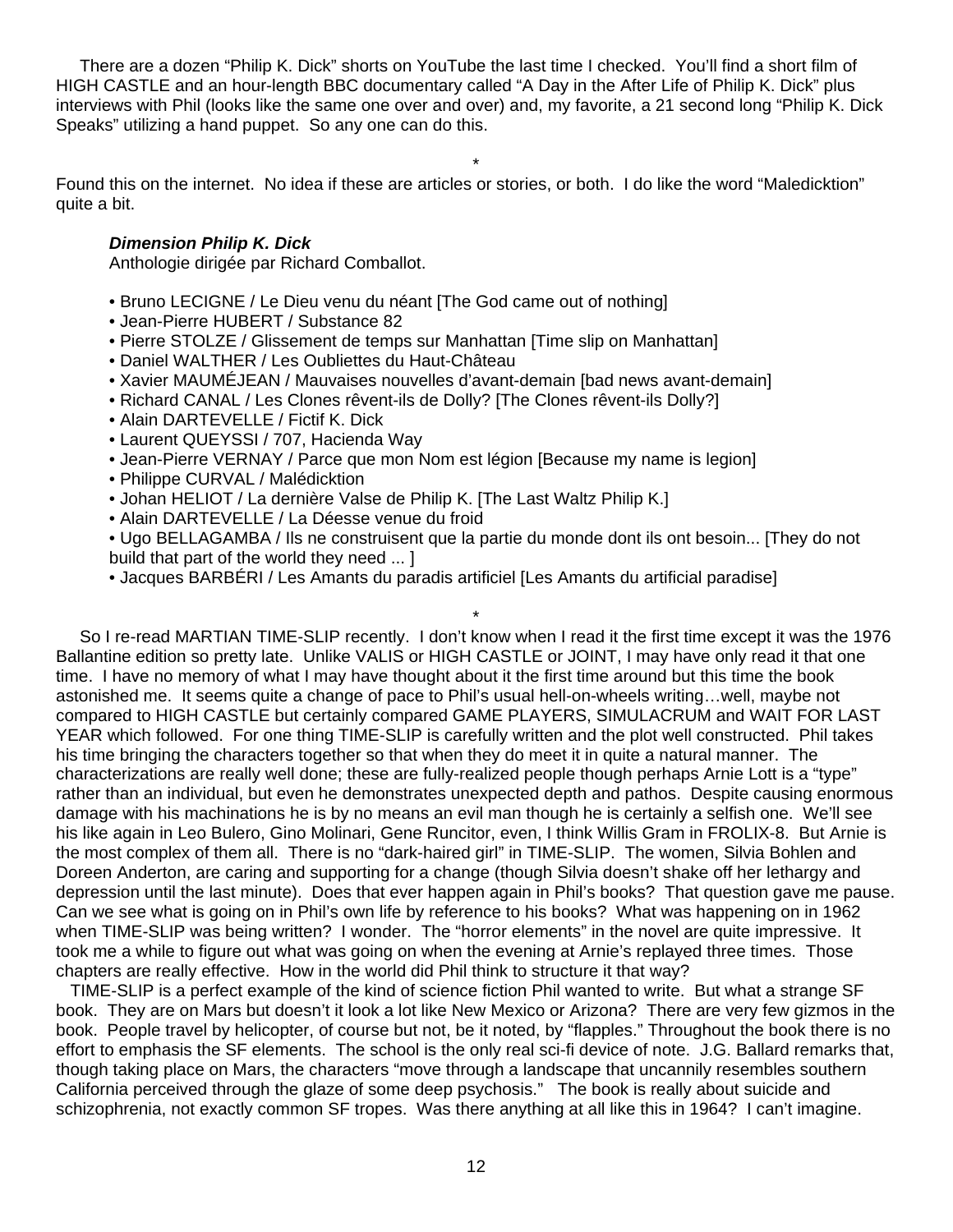Phil had a good deal of difficulty in finding a publisher and when it was finally published it was met with indifference by critics and fans alike. Having only recently been awarded a Hugo for HIGH CASTLE Phil keenly felt this reception as a kind of defeat, one which prevented him from moving forward as a writer. He told Greg Rickman in 1981:

"There would have been following **Martian Time-Slip** a much higher kind, a much better novel. Which now we'll never know what it would have consisted of. Because I never went on. It would have been **Man in the High Castle**, **Martian Time-**Slip, and then **X**, and I can't even project now what that would have been."

What a shame. What would have happened had TIME-SLIP been a success? We'll never know.

 John has a knack for discovering random PKD references. He sent me a page from the December 2007 issue of *Vanity Fair*. It was from a profile of Richard Prince, whom John explains is "an A-list NYC artist" though I can't say I've ever heard of him. I suspect I do not fall within the preferred *Vanity Fair* demographic. Anyway, Richard Prince is rich and a bibliophile. The article relates,

\*

There was a copy of Philip K. Dick's 1968 novel, *Do Androids Dream of Electric Sheep?*, inscribed to Dick's fellow science fiction writer Tim Powers. "I paid \$150,000 for that," says Prince. "I was more than happy to pony  $up - it's$  an important book for me."

 This is just so wrong. John remarked, "There is so much I could say about this that I will just say nothing at all." I feel the same way except to reveal that I myself have a first edition of DADES. Alas not autographed; it is a withdrawn volume from my hometown public library with the card pocket glued in the back and yellowing tape holding plastic wrapper around the dust jacket. Oh, and the price still penciled on the inside page: 20 cents.

Concerning absinthe (recently decriminalized in the U.S.) Oscar Wilde wrote: "After the first glass, you see things as you wish they were. After the second, you see things as they are not. Finally you see things as they really are, which is the most horrible thing in the world." John sent me this quotation, too, and remarked that it made him immediately think of "Faith of Our Fathers." And rightly so. This is great. One of us needs to drink a glass of the stuff and turn on the TV.

\*

\*

# PKDream

 I dreamed about Phil the other night. I haven't had a dream about Phil in a long, long time. Of course it was strange.

 Phil and I and my friend Scott were in an apartment. Phil was ranting about Vangelis. He raved on and on about him and said he was going to sue the composer.

I said to Phil, "Why are you so worked up about this?"

Phil looked offended and replied, "I just want my residuals."

"You can't get any residuals," I told him. "You're dead."

 There was a long, embarrassing silence. Finally Phil, in an exasperated voice said to me, "You are such a gnomin."

 That's it. I woke up then. Who knows what it all means. I suppose it had something to do with the Vangelis soundtrack to *Blade Runner*. I have no idea what "gnomin" may mean, if it means anything, and why I am sure it begins with a "g." To tell you the truth I'm a bit afraid to even look to see if it is a real word.

\* My friend Bruce spent the late summer wondering around Turkey and East Europe. He sent me a Turkish edition of UBIK. It is pretty cool. This edition has numerous footnotes – none of which I can read so I do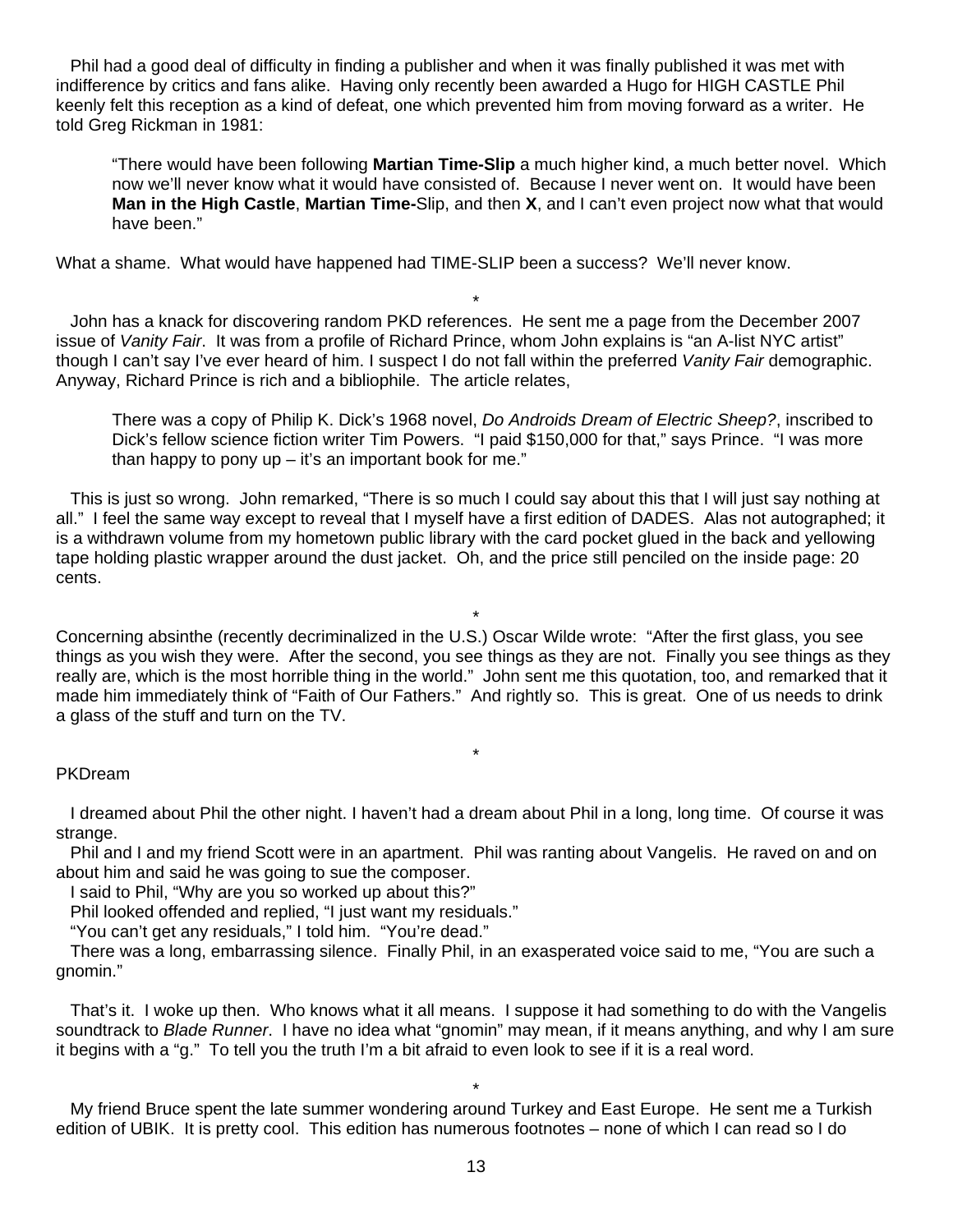wonder what is going on. But one was straightforward enough: "Homosimulakrik" defined in a footnote as "android." I guess it probably literally means "simulated man" but it is interesting that the word "android" itself apparently needed no further explanation.

\*

Check this out:

 As usual, Trevor had a stack of paperbacks on his lap. He was a crustacean as a reader, moving sideways from book to book like a crab.

 "Oh, another novel channeled by Philip K. Dick. This one's entitled *Mere Alibis*. It's about an alternative universe in which everything is more ordinary than it looks."

 "Well," Nelly chirped, grinning, "if anyone has the energy to write sci-fi novels after he's dead, it's Philip K. Dick. How many does that make it so far?"

"Channeled? Forty-two."

"That's more than he wrote in real life."

"What can I say? He's prolific."

- Alexander Besher, *Mir: A Novel of Virtual Reality*. (1998) Pg. 97

\* A message from my friend Christian: "Keep forgetting to tell you that I finally read DIVINE INVSASION and A SCANNER DARKLY. I was pretty fucked up for a couple of weeks."

\* David recently remarked, "Imagine a new version of PUPPETS: the protagonist is told by his car navigator to head to an old town, and there he receives creepy sms messages on his mobile phone telling him that things aren't exactly what they seem..."

 Not as far fetched as it might seem. Mark Hurst told the PKDS newsletter that a new edition of COSMIC PUPPETS was planned. It was even supposed to be "illustrated" – by whom, I wonder. Phil was also supposed to "heavily revise" DR. FUTURITY which would be re-named "Time Pawn" after the original story that Phil expanded to novel length. Hard to think what that would have looked like. All of this, along with the re-jiggered UTM was part of a three- book deal Hurst cooked up with Phil in 1979. Only UTM, re-named LIES INC, came to pass.

 David went onto say, "I am thinking of what Dick might have written had he lived till today... probably a new version of UBIK where messages telling you that you're dead come via email or are found on webpages." Andre speculated about this as well:

 …but what would Phil write today? Would he have caught up with the wired world? Would he wave his iPhone at a web cam in an Apple ad? Or duck and cover in his h-bomb-proof Montana retreat, issuing further exegesis lectures via satellite radio ALBEMUTH? Or sit in his California condo writing his novels over and over again each year so that they eventually cease being visionary and end up being flavors of that same already historic vision of a dated future - still waiting for last year? Or roaming the streets as that bum he was so fond of envisioning himself, on the bus, mumbling scripture or giving advice as the Walker-On-Earth since the Philip K Dickianization of the world convinced him at last that he must be the (amnesiac) God of at least this one fake universe.

 It is highly unlikely that Phil would have lived to see the "wired world." To be sure, he died too young at age 54 – hell, I'm 58 – but his health was not good and there clearly was a stroke waiting in his near future. Maybe not in 1982 necessarily but sooner rather than later. With luck and some decent health care maybe as long as a decade down the road. But Andre asks a wonderful question. I wonder about this all the time.

 Had Phil lived longer what would he have produced? TIMOTHY ARCHER was not particularly successful and the *Blade Runner* movie was a disappointment at the time so I suppose he would have once again turned away from the mainstream back to his old mistress science fiction. We know that he was beginning what he tentatively titled THE OWL IN DAYLIGHT, though surely there would have been a different title by the time it would be published. Phil's own titles mostly suck after all.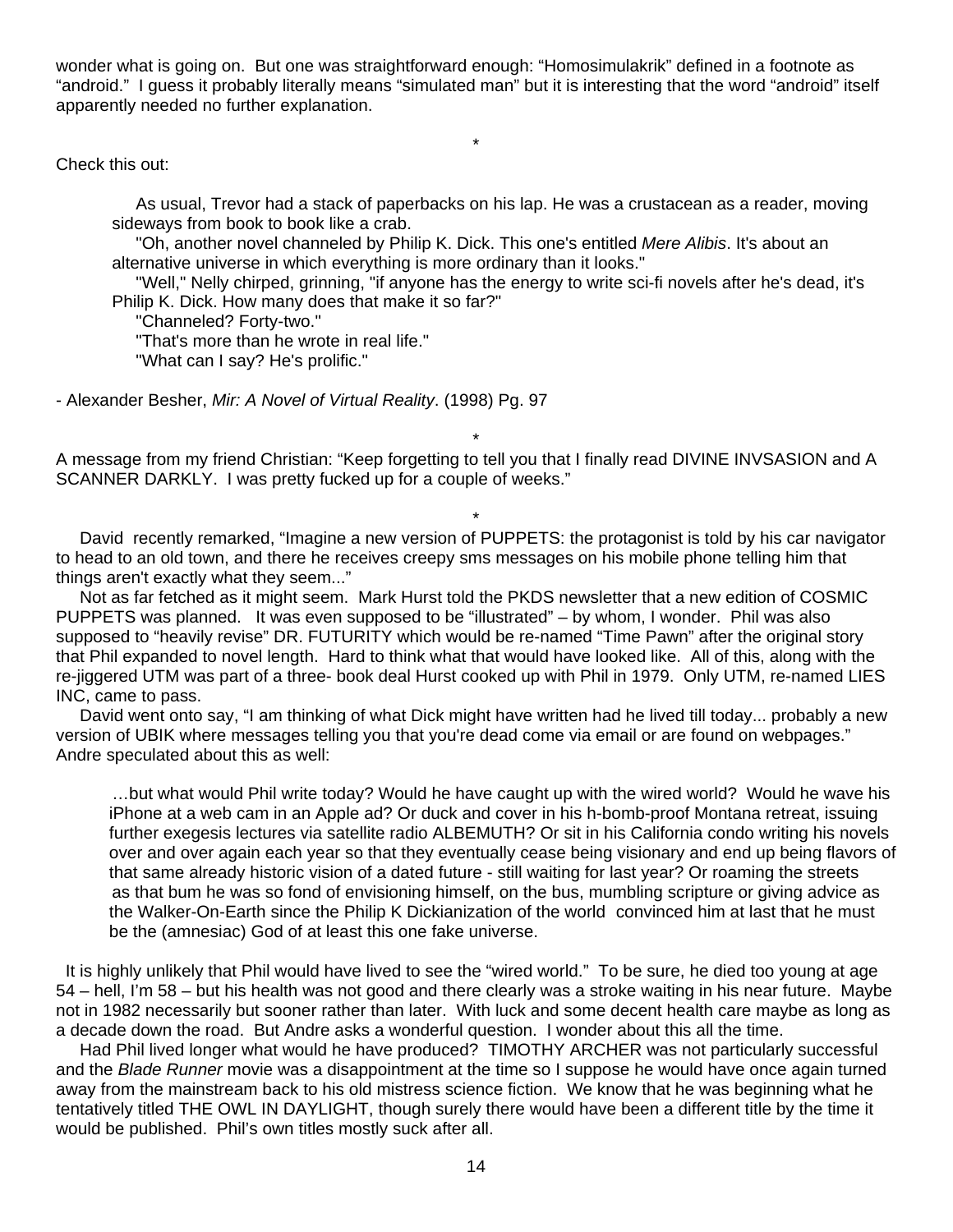OWL had at least two possible plots: the futuristic "Disneyland" one detailed in a letter to David Hartwell dated May 21 1981; and the deaf-mute-alien-in-the-biochip trying to understand music recounted in the interviews collected as *What If Our World Is Their Heaven?* The second plot, circa January 1982, makes no sense to me and really I suspect that Phil cooked it up on the spot during the interview. The "Disneyland" plot is serviceable enough even if much of it sounds like something Phil would have written in the Sixties. Probably by the time Phil would finish the book it would have mutated beyond recognition.

He was cranking out short stories, too, a form he hadn't dealt with since 1974. It's an interesting collection:

 "The Exit Door Leads In" *Rolling Stone* 6/21/79 "Chains of Aether" *Spectrum #5* 7/9/79 "Strange Memories of Death" *Interzone* 3/27/80 "I Hope I Shall Arrive Soon" *Playboy* 4/24/80 "Rautavaara's Case" *Omni* 5/12/80

"Alien Mind," too, of course, written in January of 1982 though really that's a throwaway written for a fan. And the new first chapter for LIES, also written around the same time, is sort of a stand-alone short story in a way – it certainly has nothing to do with the rest of the novel. Concerning the other stories the thing that sticks out in my mind is *where* they were published. Prestigious venues all of them, especially *Playboy* who, I understand, paid their writers very well indeed. Whatever you think of the stories -- "I Hope I Shall Arrive Soon" is by far the best -- the fact that Phil is now appearing in these sorts of publications (*Rolling* fucking *Stone*!) demonstrates, if nothing else, that Phil was now hip. Phil might have continued writing in the short form if he could appear in upscale publications. Or he might have abandoned it for another five years.

 SF was changing course in the 70s and early 80s. Authors like Joe Haldeman and John Varley in particular were new voices that, to my mind, were moving the field in a different direction. Phil's pals K.W. Jeter and Tim Powers were getting published, too. Of course SF is so conservative that change was incremental at best. Isaac Asimov and Arthur C. Clarke were still winning Hugo Awards in this period while Frederik Pohl, Larry Niven, Clifford Simak and Robert Silverberg were still being nominated. (William Gibson won in 1984, beating out both Heinlein and Niven in the process…interesting.)

 But was Phil even reading this stuff? Did he care? The only SF book that I know of that Phil read, since he wrote a blurb for it, was Dennis R. Caro's *The Man in the Darksuit* published in 1980. Of all things – why that one? It's interesting but not especially notable. Yet Phil blurbed, "A sheer delight. Don't pass this one up!" Was that a favor for someone? Who is Dennis Caro anyway? Phil's own novel output in his final years certainly has little to do with anything else going on in the SF marketplace. So maybe trying to divine what Phil might have written after 1981 by looking at the rest of the field is pointless. Phil always marched – and wrote – to his own drummer.

 Looking at his output -- VALIS 12/7/78; DIVINE INVASION 3/14/80; TIMOTHY ARCHER 5/13/81 – it seems Phil could produce a new novel about every two years. Supposing OWL in whatever form has been completed in 1982-83 and supposing that Phil had survived another ten years. Ideally that would give him time to write another four or five novels. Would they have been like Jeter and Powers? Power's *The Anubis Gate* was published in 1983; Jeter's *The Glass Hammer* appeared in 1985. Or would they have picked up on the cyberpunk wave of that period? You know, I doubt it. When I try to imagine what they might have been I draw an absolute blank. I think they would have been uniquely Philip K Dick novels. I can barely perceive THE OWL IN DAYLIGHT, at least had Phil stuck to one of the plots we have. But after that? You can drive yourself crazy even trying to visualize the possibilities.

\* There was an argument on jazzflavor sometime back as to whether or not Phil wrote horror stories. Myself, I think he did though still recognizably science fiction, too. Others disagreed. Recently, though, I found a statement on the subject written by some who ought to know. In a 1988 collection of short stories called *Fine Frights: Stories that Scared Me* selected and edited by Ramsey Campbell is Phil's "Upon the Dull Earth." Campbell had this to say:

 How many Philip K. Dick stories are tales of terror? In my experience, quite a few, but perhaps that matters less than the eloquence of his best writing, among which I would include his vision of Togore, the second coming of Christ. Whether or not it is objectively real, I find it heartbreaking. His great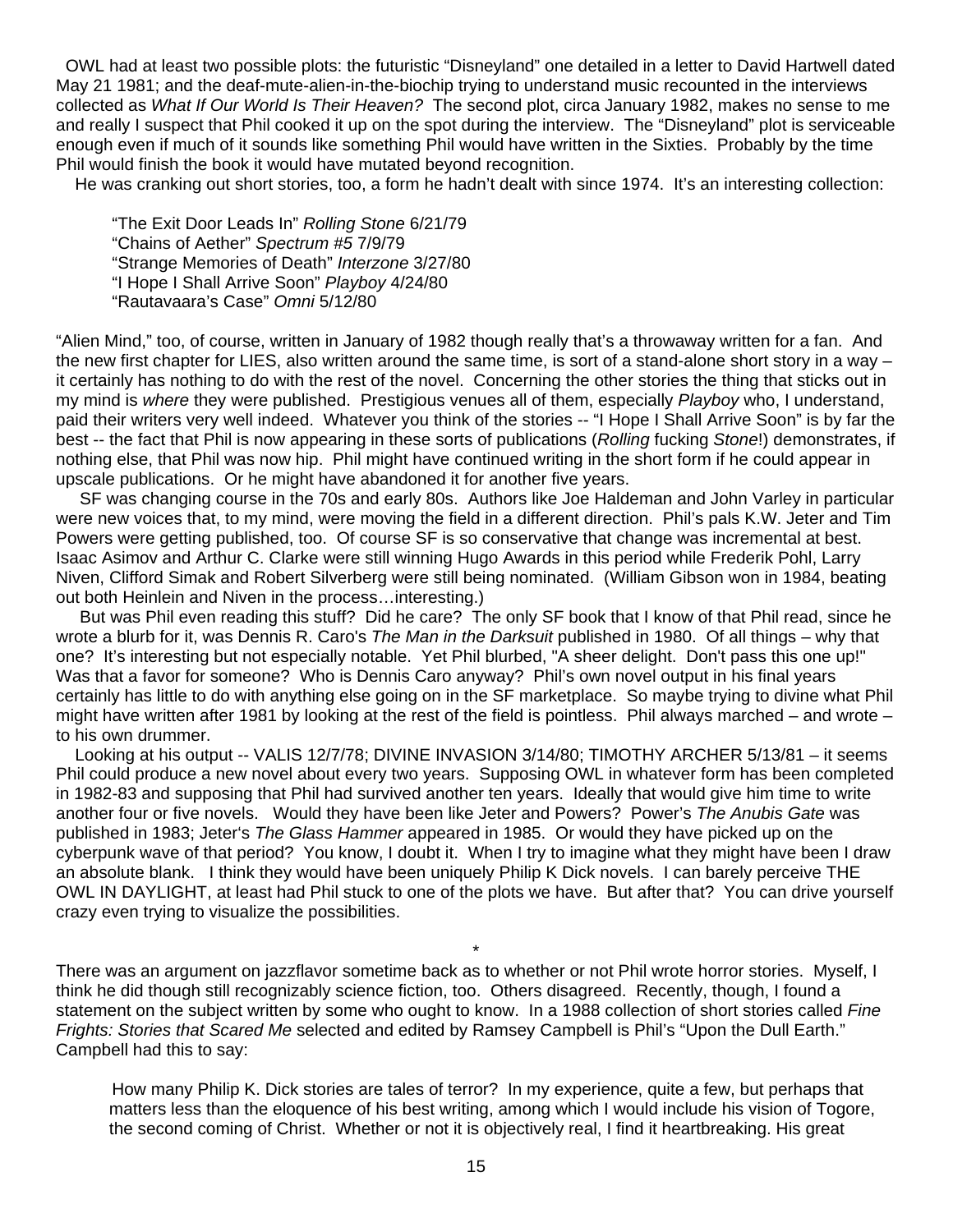theme was the nature of reality, even here in one of his earliest and strangest stories, a tale of terror if ever he wrote one.

\*

from Uncyclopedia:

 "Philip Kissmy Dick: (December 16, 1928 – March 2, 1982)) was high all the fuckin' time, man. He was tragically killed in 1982 when he was torn apart by a pack of giant red dogs that, ironically, escaped from one of his own hallucinations. Shortly after his death, it was discovered that, in an astounding yet fitting twist, Philip K. Dick had been a replicant all along."

I recently bought a copy of *The Dim Reflection of Philip K. Dick* by Tessa B. Dick so I thought I'd write up my impressions and pass them on. *Dim Reflection* seems to be self-published memoir or reminiscence. It's not paginated but there are 45 pages of text with approximately 6,000 words, which makes for a pretty short "book." You can order it from Amazon for \$6.25 with another \$3.99 for postage and handling. This has been a long time in coming. Something quite similar was announced in PKDS Newsletter #6 back in April 1985 called "The Search for Valis: excerpt from a work in progress."

\*

 *Dim Reflection* may be a different work. The only novel it discusses at any length is SCANNER and the bulk of this quite brief volume is about her relationship with Phil. There are details of living together – Phil was really hard to live with apparently – their struggle with poverty, no car, raising a child, and she confesses to being a "terrible cook and a lousy housekeeper." In many ways this is a memoir of her struggle to become independent. Of course it is told from her point of view. Phil claimed she left him, taking their son Christopher with her; Tessa says what broke up the marriage was Phil leaving her in order to take care of Doris Sauter.

 There are minor variations and expansions on incidents already reported elsewhere such as the radio that kept playing downer songs like Linda Ronstadt's "You're No Good" even after it was unplugged. There additional details concerning the "Xerox Missive" which arrived in the mail in March of 1974. As reported in *Divine Invasions*, Tessa told Lawrence Sutin the return address was "a hotel in New York" and the book being reviewed was about "the decline and fall of American capitalism." In *Dim Reflections* she says "the letter came from Austria…the title of the book being reviewed had the word 'Carousel' in the title…" That was intriguing. I searched OCLC for books with that word in the title published between 1971 and 1974 and the only title that emerged that looks at all plausible is a collection of short stories by Nelson Algren called *The Last Carousel* published in 1973. Algren was a major writer in those days (he wrote *The Man with the Golden Arm*) and he took a harsh view of America and capitalism. He is also the sort of writer whose books would normally be reviewed in the press. It's just a guess; there is no way to know for sure since Phil sent the "missive" to the FBI.

 Tess says that Phil threw "most" of the letters to the FBI in the dumpster behind his apartment. "If the authorities really were spying on him, then they would get those letters, and if they were not, then there was no harm done…" Also "Phil often said that it was better for the authorities to think that you are nuts, than that you have committed a crime."

 Much of what she reports confirms what Phil said on various occasions. However there are some significant differences in her account of Phil's "Pink Beam Experience." Phil said it was upon seeing the "fish sign" necklace on the young woman delivering his prescription pain meds that he saw the flash of light. Tess says that while the woman did indeed wear such a necklace Phil merely remarked about the fact (Tess thinks he was trying to look down the woman's blouse) and that the pink light struck him afterwards. She believes it was a flash of sunlight coming through a rectangular sticker on their window – also with the fish sign, as it happens. After this he "kept seeing a rectangle of pink light projected onto our bedroom wall opposite the bed, and he saw writing in the rectangle." He also "heard strange voices and even saw little people lurking in the corners of our little apartment." She sometimes makes Phil sound like a real lunatic, certainly more so than the other memoirs we have. She says, for instance, that Phil often told her he saw aliens.

 There are some discrepancies with Sutin's account. For example, Sutin say the "Xerox Missive" arrived on March 20<sup>th</sup>; Tessa says it was March 2<sup>nd</sup>, the same day on which Phil died eight years later. Tess finds this ironic. The only factual error that I noticed was that she confuses the Sybil of Delphi with the Sybil of Cumae (the Cumaean Sybil is the one who ends up shrunken in the jar).

There are some fascinating revelations in the book, too. This is my favorite: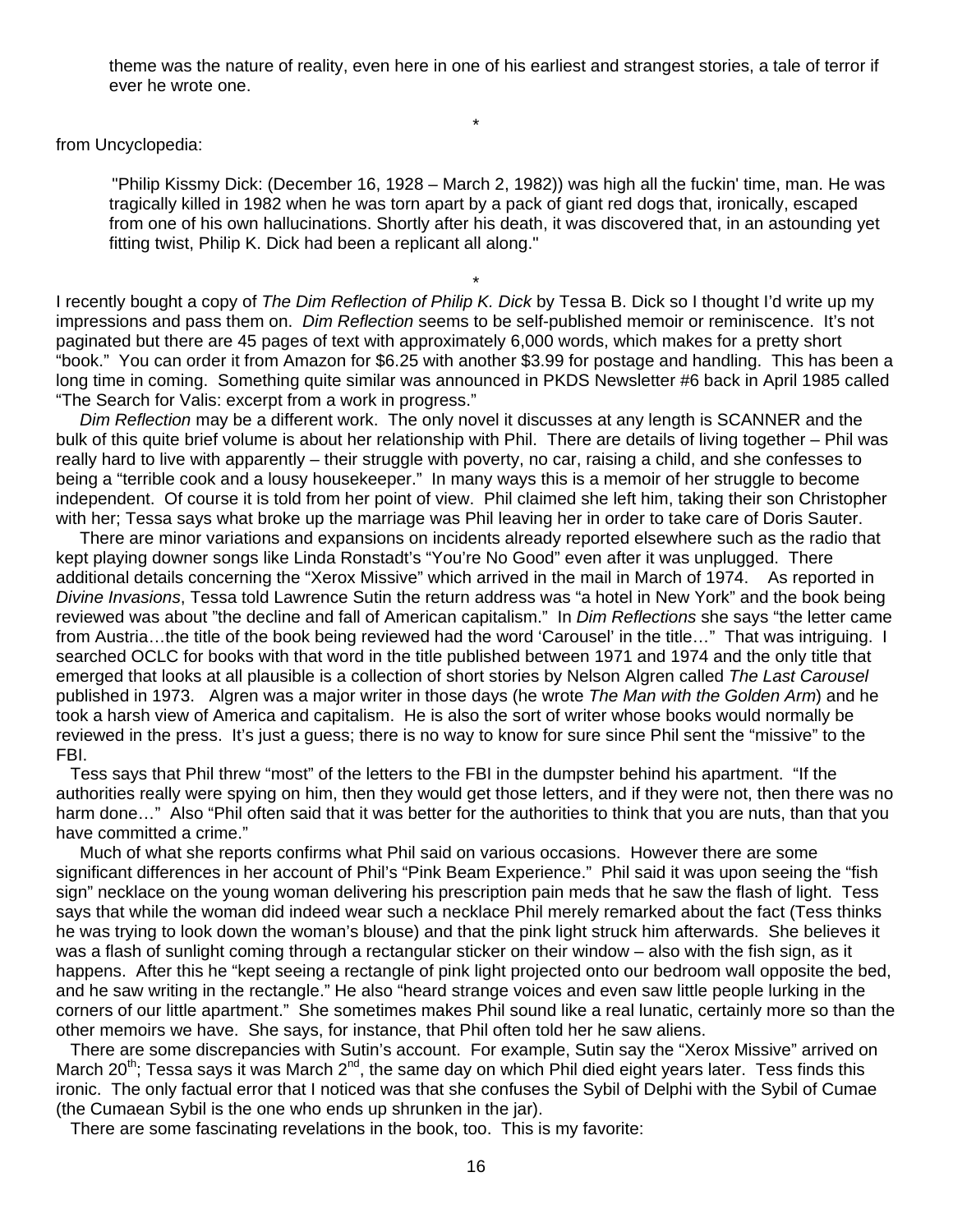My husband remembered living in a world where Bobby Kennedy was elected President, instead of Richard Nixon. He came to believe that the world in which Kennedy was not assassinated was the real world, and that this world is an illusion. However, some powerful agency had changed history. When Bobby Kennedy was President, he remembered, we had pulled out of Vietnam, only to get involved in a bloody war in South America that led to a nuclear exchange with the Soviet Union. Thus, the agent of change was probably benevolent, even though the Nixon Presidency led to the Watergate Affair.

I have never heard of this before and, in a weird manner, it rather redeems Richard Nixon.

 The memoir is so short that it's rather difficult to judge. It is not very well written reading, as it does, almost like a school assignment. Nor is it entirely coherent, either, jumping from topic to topic and timeframe to timeframe. I have the impression that it was done hastily in an effort to exorcise some ghost or to test the market for a more detailed work (such as "In Search of Valis" perhaps?). Tessa has written about her life with Phil on other occasions which seem to me much more carefully composed. I'm rather at a loss for why this has been published at all, to tell you the truth, though I'm happy that it is available. There have been some indications, too, that she has fallen on difficult financial times, which if true I am sorry to learn. *Dim Reflections* is not particularly good but it is a primary source for our understanding of PKD. With all its weakness, compared to Carrere's bogus biography *I Am Alive and You Are Dead* it's a godsend.

\*

 So what about the "Pink Beam Experience?" You know the story: in February, 1974 Phil had his wisdom teeth removed under general anesthetic. He and Tessa retuned to their apartment where they awaited a prescription of pain killers. In serious pain and apparently still half-zonked from the anesthesia Phil answered the door where a young woman from the pharmacy stood with the medication. She was wearing a necklace with a gold fish silhouette hanging from it. Phil remarked about it and she told him "This is a sign used by the early Christians." Immediately (or perhaps subsequently) there was a flash of pink light and Phil remembered ancient Rome. Over the next month he experienced a number of visions or mystical experiences which eventually convinced him that his mind was now inhabited by a second intelligence from the first century A.D. whom he later named Thomas. And so it goes… The whole episode goes under the term "2-3-74" (February-March 1974) and along with the break-in at his apartment on November 17, 1971 by persons or forces unknown, is the most mysterious episode in Phil's very complicated life. But did 2-3-74 really happen? I ask this because I have been re-reading the selected letters for 1974 in the Underwood-Miller edition and in the course of doing so noticed some inconsistencies and, more to the point, silences. Phil wrote a staggering number of letters in the course of his life. Underwood-Miller published a fair number of them in five volumes but by no means all of them. Still, I have to believe we have a representative sample of his correspondence. That being granted, the published letters barely mention the "experience" until quite late.

 First, an inconsistency: Phil did not have his dental procedure in February; it happened in January. A letter to "Jamis" dated February 1 apologized for not writing as he "had two molars and a wisdom tooth which had grown down and become imbedded in my jawbone removed." While no date for this event is mention, Phil does remark that he had been out of it "for almost two weeks" and hadn't driven the car "for 24 days." That would suggest early January for the procedure.

 None of the published letters written in February or March mention any unusual events though in March Phil did begin his curious correspondence with the FBI. On April 4<sup>th</sup> he wrote Claudia Bush that he was being hospitalized for hypertension. It is not until April 14<sup>th</sup> that there is any reference to what we now call 2-3-74. He wrote to Ursula K. Le Guin, "To me, on the basis of my recent religious experience, I feel (in all honesty) that we are in Rome again, with the early Christians persecuted and fighting for freedom." But that is the extent of it. He refers to an earlier phone conversation with Le Guin, which may have included more details but of course we do not have a record of that conversation. Further letters over the next several months to Le Guin never bring up this topic again.

While there is no mention of 2-3-74 as such in a letter to Claudia Bush dated May  $9<sup>th</sup>$ . Phil does refer to what will be a key aspect of the experience mainly that he is sharing his mind with a second person. Phil is not that specific. What he does tell Bush is that there may be two of him. "I think there was a long-term split in me, not in the usual schizophrenic sense but in some time space continuum sense. I think the split has begun to heal, and in doing so, it allows 'lost' memories to return. What is more accurate would be to say there is a superimposition, like the A and B tracks in a stereo signal. Which blend. They were separate in me all my life,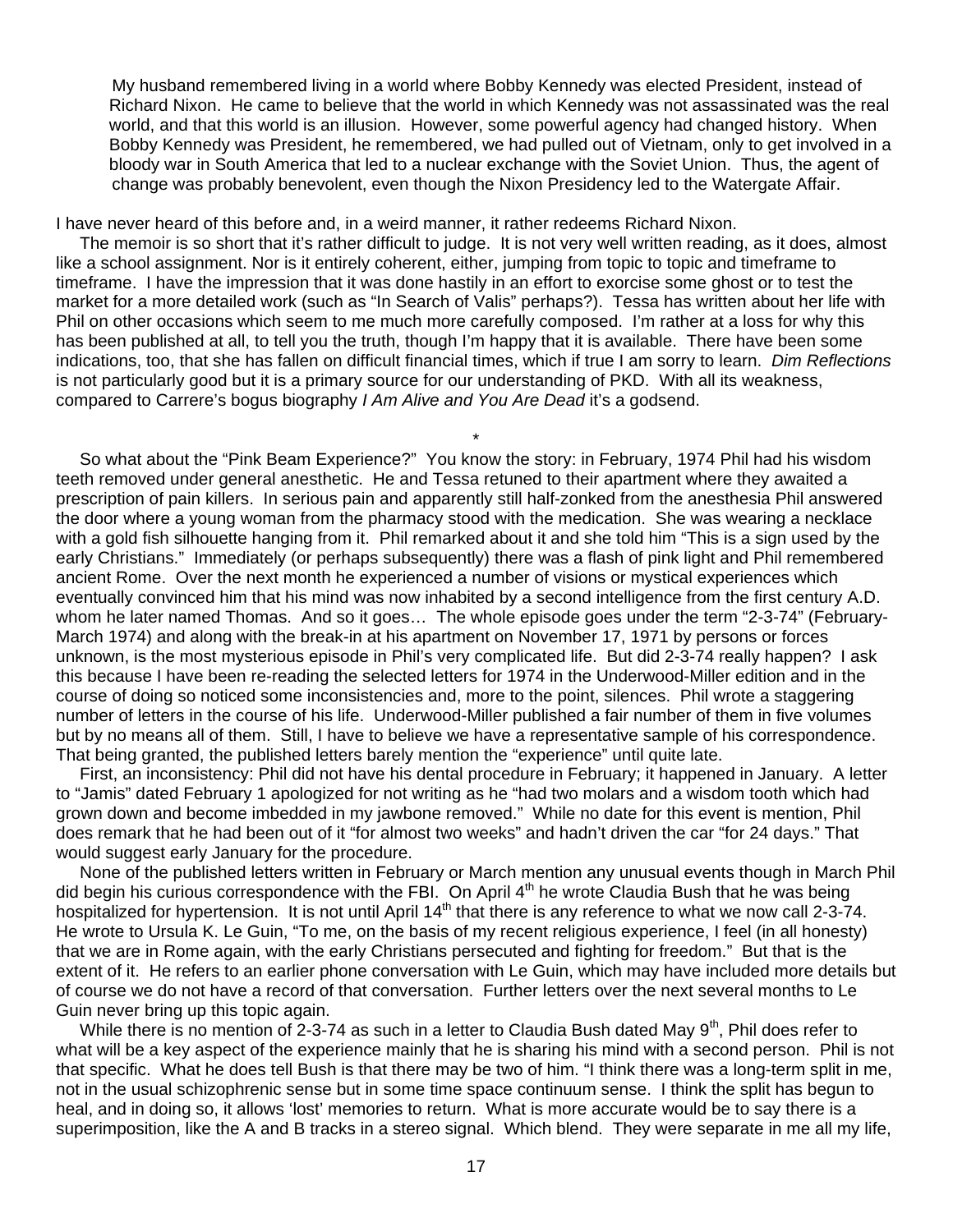and at last blend now, for the first time." At this point Phil doesn't suggest an alien intelligence is blending with his own. He sees it more as a form of amnesia. Significantly, he claims this has been so since at least 1971.

A month later, on June 28<sup>th</sup>, Phil wrote to Peter Fitting that for several months he had received "actual information about the future" in the form of "print-outs: words and sentences, letters and names and numbers." Phil attributes this to somehow intercepting tachyons which carry information from the future backward in time into our present by a "very informed Entity." "Without the tachyon theory I would lack any kind of scientific formulation" to account for this and necessarily attribute it to God. "For well over two months I was convinced that the Holy Spirit, which is to say God, was directing me, and in a sense that is true; it is a matter of semantics: at one time there would have been the only terms available to us; we would have talked about divine vision and so forth." Now Phil can use the scientific terminology of modern physics. Phil may be disingenuous here. Fitting was a Marxist academic and unlikely to accept a purely religious explanation for the phenomenon Phil reports. On the other hand, a letter to Claudia Bush the next day also deals with what we might call the "tachyon theory."

 Soon enough, though, Phil is thinking the information he was receiving originates from the past, not the future. He came to this conclusion based on a number of dreams he experienced. In a series of letters to Claudia Bush running all through July Phil speculated that an ancient spirit, perhaps the Roman Sybil, was communicating with him, possibly with the help of the spirit of his old friend, Bishop Pike. Or perhaps the Sybil was really Phil's Jungian anima. Or the Holy Spirit. The letters are all over the map in terms of possibilities. What is interesting here is that all of this and more will eventually appear in VALIS. In fact, much of VALIS now seems like a trimmed down version of these letters.

By July 25<sup>th</sup>, in a letter to Louise Zimmerman, Phil seems to have settled into a coherent story (coherent for Phil, I mean). He writes that beginning "in mid-March of this year" he had experienced a series of dazzling lights and strange dreams of ancient times. "I was sure that someone was trying to communicate with me. I was sure it came from above – maybe from the sky." He saw "Books, lined yellow-tablet pages, galley proofs" containing prophecies as well as a "short, accurate description of my own state of affairs back during the days just after Nancy left me. [Nancy Hackett was Phil's fourth wife; she left him in August 1970.] He has also acquired "a totally new personality, so new and so different that I have sought for several months for another name for myself…subjectively I feel I am not the person who used to use this body, although I do have his memories; however, I do not apprehend the world as he did, nor have I his ills, his fears…"

Finally, on September 23<sup>rd</sup>, in a letter to Ursula K. La Guin again, Phil fits most of the pieces together. He apparently sent a copy of his letter to Louise Zimmerman by way of introduction and then explained "I can't fully explain it – which is to say, name who or what poured itself into me back in March and is still there, still here, I mean. Still in symbiotic relationship with me." As to how this happened he writes "in February I had major oral surgery, and was at home recovering, still under the influence of sodium pentothal, and in severe pain. Tessa phoned the oral surgeon and he phoned a pharmacy to send out a pain killer. The doorbell rang and I went, and there stood this girl with black, black hair and large eyes very lovely and intense…a fascinating gold necklace around her neck…" This is the first mention of the girl anywhere in the available correspondence. "Soon thereafter the dazzling shower of colored graphics descended over me in the night." And so forth. The final aspect of 2-3-74 appears in a November 30<sup>th</sup> letter to Claudia Bush: "when this first hit me in March I looked around and saw ROME! ROME EVERYWHERE! Power and force, stone walls, iron bars…" So now all the components of the pink beam experience are accounted for.

 Whatever Phil might have said in his letters at this time, he was still cagey about his beliefs in a public forum. In an interview conducted September 10, 1976 by Daniel DePerez later published in *Science Fiction Review* he said:

And this comes out in my new book that Bantam bought. The guy realizes -- I mean, he's just an ordinary person like us, and it traces him from growing up in Berkeley, and it's semi-autobiographical - and the satellite which has been orbiting Earth, suddenly reveals to him that it's actually A.D. 70. That it's the first century A.D. That everything he sees is just so much gingerbread over the Roman Empire. The Roman Empire is still in control. And nothing has really happened since the year 70, and that they have just kept plastering more layers of gingerbread over it, and that he has to deal with this problem. He has to deal with the tyranny which is really that of the Roman Empire. And I'm willing to admit that I halfway believe that.

Nothing about this being "real." And nothing to indicate that "the guy" was Phil himself. But by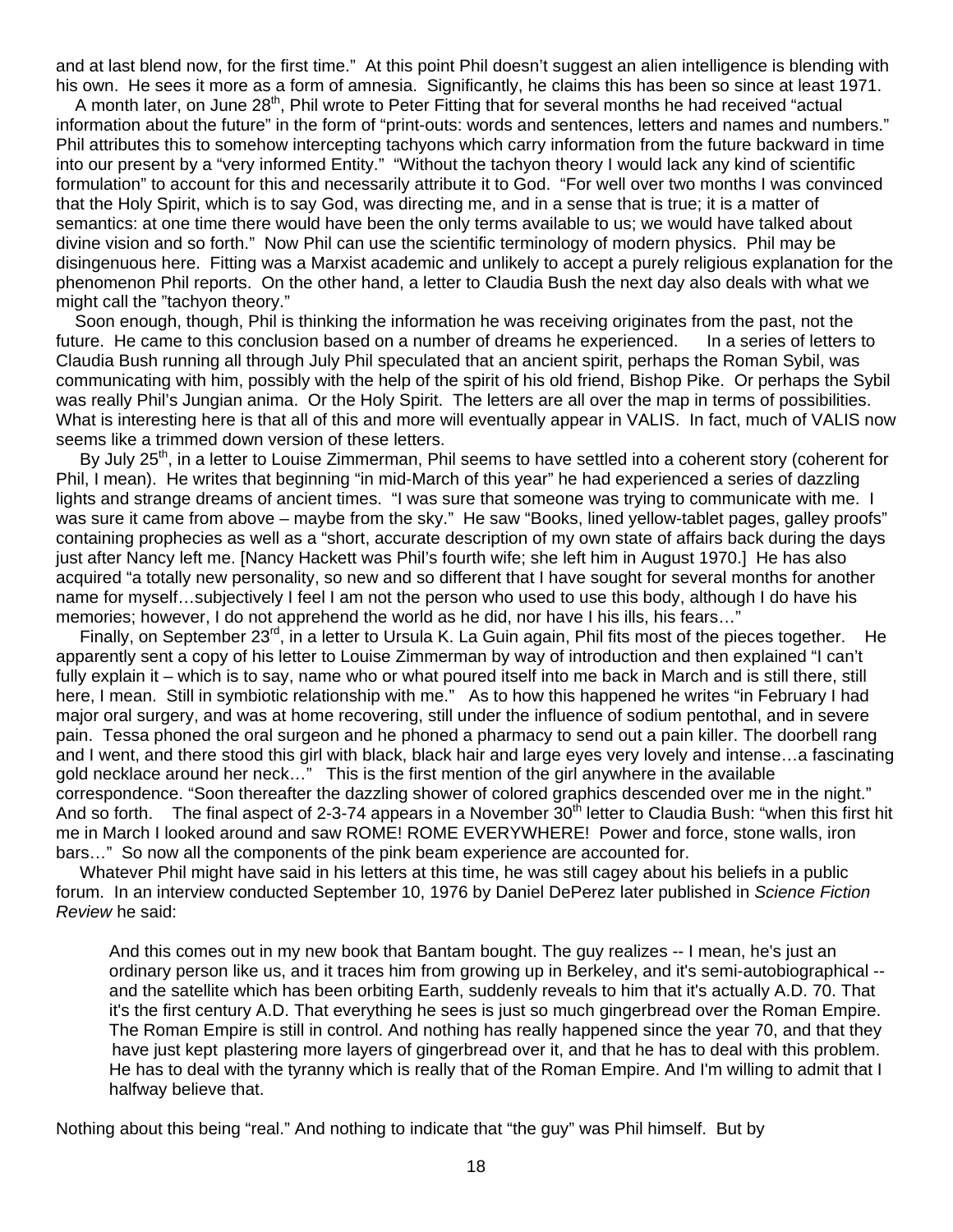May 1979 he was more forthcoming. He told Charles Platt: "This outlook is based not on faith but on an actual encounter that I had in 1974, which I experienced an invasion of my mind by a transendantly rational mind..."

 I don't know what to think of it all. I believe something happened in March 1974 if for no other reason than that he began his Exegesis at this time, a strictly private record and he obsesses about his experience there. Tessa's recollections back up some of the incidents, too, though it is an open question how much weight we ought to give that testimony. I did have an interesting thought though. Phil was thinking about his next novel, or novels, rather. In 1974 he was writing chapters for a sequel to HIGH CASTLE (never finished), making notes for TO SCARE THE DEAD (never written) and RADIO FREE ALBEMUTH (written in 1976) and had already constructed the plot for what would become DIVINE INVASION (written in 1980). All of these were involved to some degree with whatever occurred in March 1974. It was as if he was writing these novels as experiments to figure out what had happened. So did certain elements of 2-3-74 actually *happen* or were they shaped by the writing of the novels? In other words: was Phil inhabiting one of his own novels? He ended up doing precisely that in VALIS of course. Novels are fiction by definition but letters are supposed to report events that actually took place so I find it perplexing that so little of 2-3-74 appear in Phil's correspondence and when it finally does it sounds so novelistic. Consider in this regard especially the non-appearance of the dark haired girl with the fish necklace. She is key to the whole 2-3-74 phenomenon but doesn't show up until suspiciously late in the game. Whatever happened that March – and I think that *something* really did happen – it's hard to accept that it was quite the Pink Beam Experience of lore.

To celebrate its 85<sup>th</sup> year of publication, the March/April issue of *Weird Tales* ran a feature called "The 85 Weirdest Storytellers of the past 85 Years." Not surprisingly, Phil made the list. Here is what they wrote:

\*

 Philip K. Dick was the surviving twin, and spent his entire life looking for something – fiction, drugs, love, fame, God – to make him whole again. The worlds of PKD's novels are shattered and detourned, ridiculous and sublime, proximately paranoid and yet sometimes ultimately redemptive. Dick died before his time; his vision of consumer spectacle, political thuggery, and the slim possibility of transcendence fit the late twentieth century perfectly, leading Hollywood to eagerly borrow, and screw up, any number of his great stories. Philip K. Dick saw such rat-bastardry coming.

 I saw the new documentary, *Philip K. Dick: The Penultimate Truth*. It's pretty good and is certainly much, much better than *The Gospel According to PKD*. There is an interesting framing device of government agents setting up an office to investigate Phil. The spooks never speak but a loudspeaker in the room provides the narrative. It's all very Nixon-esque. The filmmakers interview an impressive array of people to try to get a handle on Phil: his second wife, Kleo, his third wife Anne (and her daughter, Tandy), Tessa and old girlfriends Joan Simpson and Doris Sauter. Paul Williams appears briefly and Ray Nelson at some length. That is just the beginning. They interview Phil's shrink, Tim Powers and K.W. Jeter as well one of Phil's childhood friends. Significantly no one from the Estate appears in the film. Perhaps they disapproved?

**\*** 

 Ray Nelson has some new stories to tell that did not appear in the previous documentary. He clearly has the most fun with this project and loves talking about Phil. The information these people provide is all over the map with Kleo, Powers and Jeter providing the most insight. Powers believes Phil *was* visited by God; Jeter is much more skeptical, which is pretty much like their characters in VALIS. The talking heads video is interspersed with old photos and book covers as well as contemporary footage of Phil's "drug house" -- one of the girls who used to hang out there tours the place with the current owners and points out Phil's room where his file cabinet was blown open. Amazingly, there is some footage of Phil's Metz speech. This is new to me.

 The film is strictly biographical. 3 STIGMATA is only book discussed at all though there is a bit about VALIS in passing. That struck me as sort of odd. Nelson, Powers and Jeter do refer to Phil the writer but mostly this is about Phil the man. For those of us who already know the details of Phil's life the film may therefore seem a bit thin. I'm convinced that any straightforward documentary of our guy is bound to fail to some extent because interviews and old photos will never get to the core of the issue. Phil experiences and books are so out there that maybe only a fictional biography can do them justice. I have some hope that this Bill Pullman flick, *Your Name Here*, will actually illuminate Phil better than any factual account. About the Estate-approved *The Owl In Daylight* I have less enthusiasm. We shall see.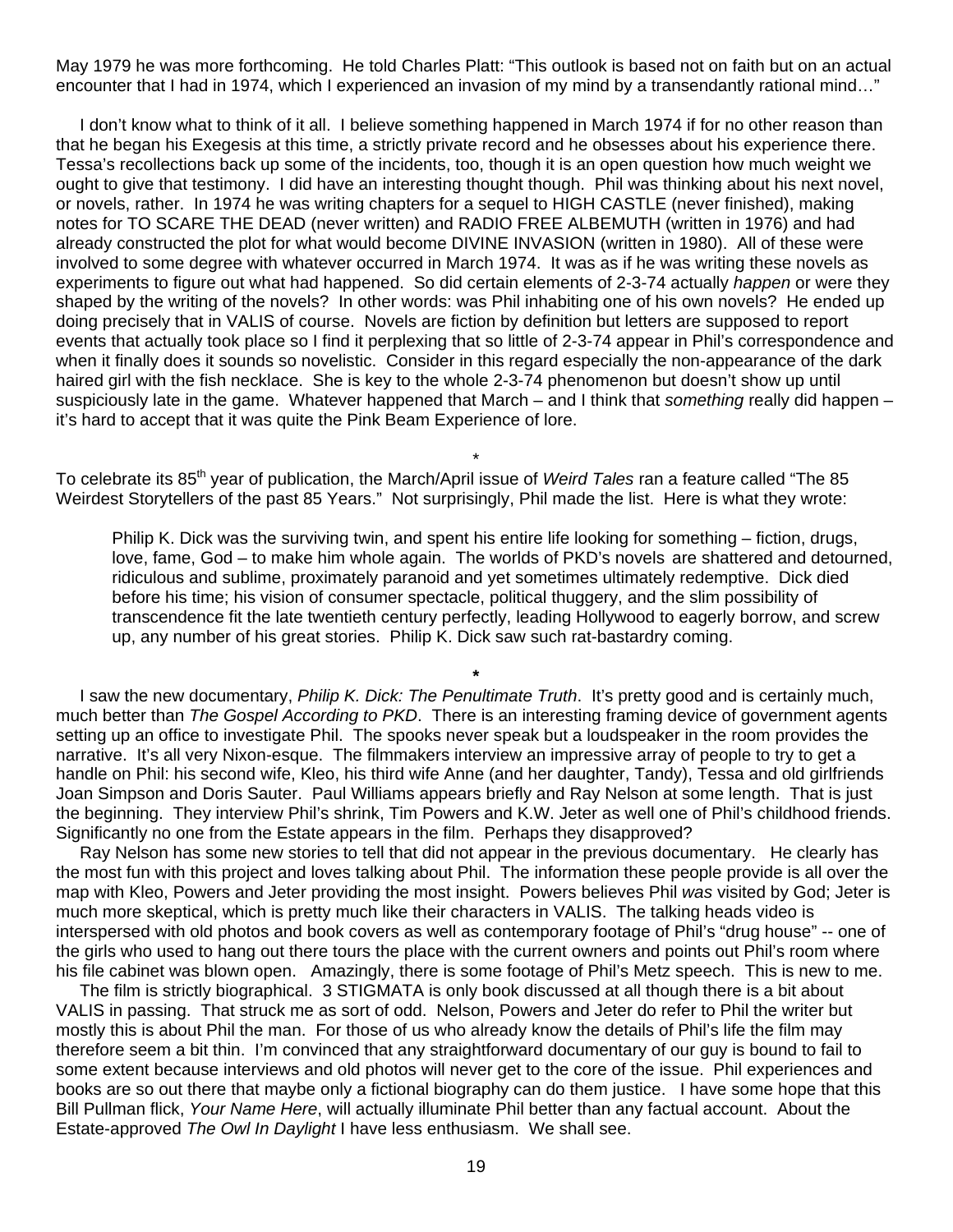In the course of *Philip K. Dick: The Penultimate Truth* K.W. Jeter remarks how very pleased he was with Phil's last book, TIMOTHY ARCHER. Relieved, too. "Thank God," Jeter remarks. "This novel shows that Phil wasn't crazy after all." Or words to that effect. I wondered about that so I went back and re-read TIMOTHY ARCHER. It had been a long time since I went through it last. I saw Jeter's point. Was this Phil's declaration of sanity?

\*

 I know that Timothy Archer is based upon Phil's old friend, Bishop Jim Pike. Still, I have the impression that he is really based upon Phil himself – or Horselover Fats, if you prefer. The Angel Archer is not exactly based upon Phil but I think she is a stand-in for Phil. She is certainly a mouthpiece for Phil's views. Some of them, anyway. If I am right about this, Phil's take on Tim, while certainly his take on Pike, is also Phil's take on Horselover Fats. In other words, a critique of *himself* or that particular aspect of himself; the aspect that believes in, well, believes in all the stuff in the Exegesis. The "Philip K. Dick" character in VALIS is somewhat critical of Horselover (not the actual author, Philip K. Dick…you know, it's hard to talk about all these people in a coherent way). Ultimately, though, he is sympathetic. Angel is much harsher but the stakes are much higher in TRANSMIGRATION; madness leads not to some quest for the new savior, as in VALIS, but to death, lots and lots of death. It made me think that maybe Phil had finally shaken off his Pink Beam craziness and returned to a kind of clear-sightedness. TRANSMIGRATION is in some respects VALIS re-written but with a less ambiguous conclusion. I was especially struck how Angel refuses to believe that Timothy has returned from the dead in Bill Lundborg. That's exactly the sort of thing Horselover *would* have believed.

 But did that mean that Phil himself, the real Phil, had likewise refused to believe? Maybe not. The book's outline was finished by 4/15/81 and the complete novel reached his agent a month later on 5/13/81. But as late as September and November of 1981 Phil was still soldiering away at his Exegesis….

\*

 The manuscripts that Phil sent to his agent often bore different titles, titles of Phil's own devising. Terry Carr changed quite a few of them before issuing the novels for Ace Books. For example, SIMULCRUM was originally called "The First Lady of Earth." Not a terrible title by any means. When I first read it I had no idea at the time what the hell a "simulacrum" was, though it certainly sounded science fiction-ish. In 1964 "First Lady" would have instantly been connected to Jackie Kennedy and so even had some timely resonance. Still, many of Phil's own titles are awful. "The Electric Toad" for example for SHEEP. "In Earth's Diurnal Course" (aka DR. BLOODMONEY) is surely the worst title ever imagined! I doubt I would have known what "diurnal" meant but it would have been way, *way* too close to "urinal" for an Ace Books reader. Even so, a number of Phil's original titles strike me as interesting in their own right. Looking through them I noticed how disquieting, in fact how *sinister* many of them were:

"A Glass of Darkness" (PUPPETS) "Hour of the T.E.N.C.H" (MAZE) "Womb for Another" (JONES) "Death of an Anti-Watcher (UBIK) "The Dead Grow Young" (COUNTER-CLOCK) "The Kneeling Legless Man" (DEUS IRAE) "To Scare the Dead" (VALIS)

Look carefully. These titles sound much more like horror novels than science fiction, don't they?

From my friend Jerry: "I note Philip Dick's birthday was December 16th, I found out from Boing Boing of course and they illustrated it with a picture of Dick holding one of his cats... I am so tempted but I will not say the obvious. It occurred to me, Dick always loved his cats ... I'm holding myself in here, it occurred to me that his cats must have been witnesses to extraordinary events what would Dick's life have looked like from the point of view of his cats?"

\*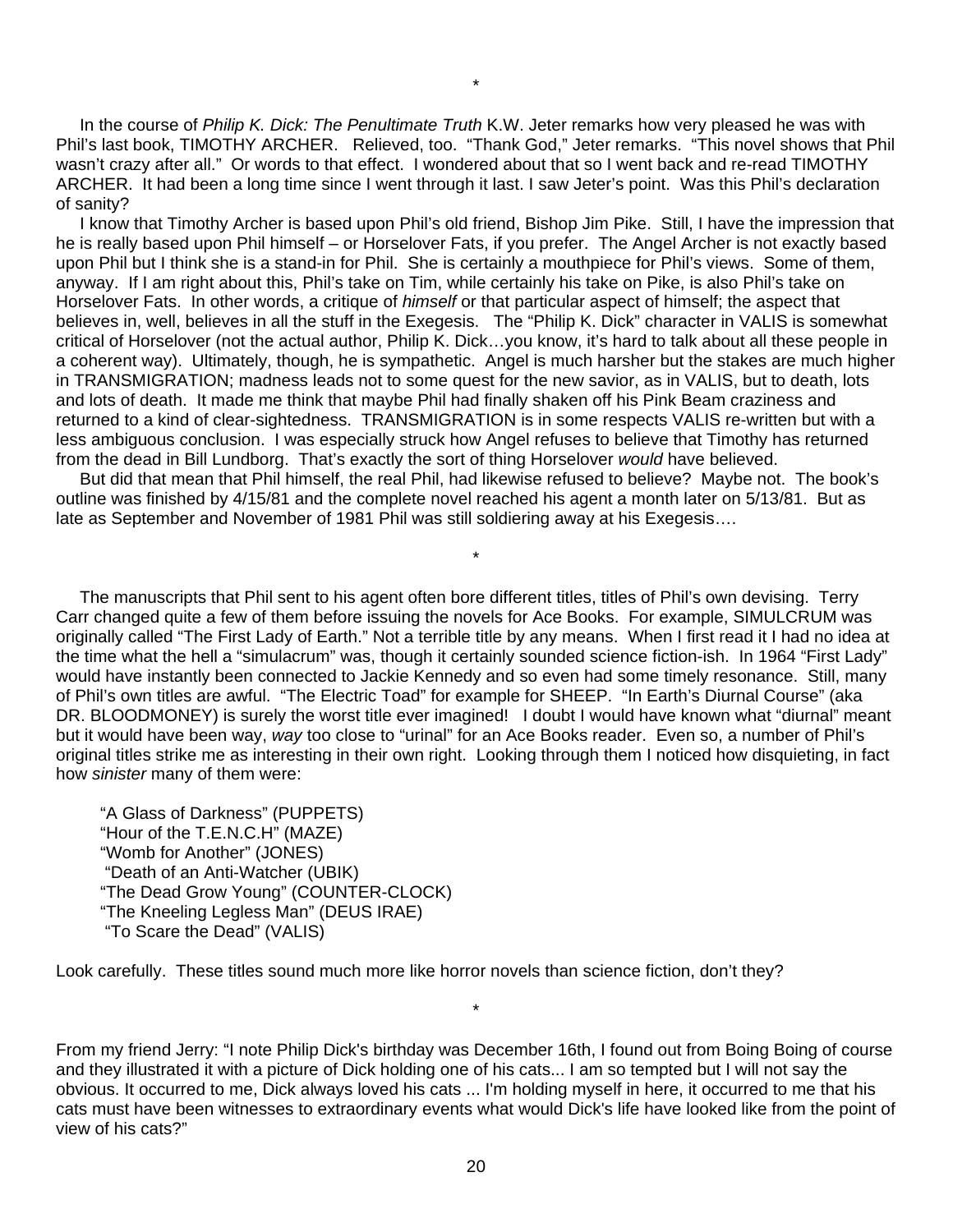I re-read JONES recently. It had been a long time and I'm not sure what pushed me in that direction. I first read it in 1967 and it was certainly different from the usual Ace Books fodder I gobbled up back then. Reading it again I was reminded that Phil used to work with a much larger canvas with big set pieces. And he could create intense action sequences. The attempt to assassinate Jones during a rally in Chapter 13 is really well done.

\*

**Now Wait for 2-3-74**… John has written me concerning my ideas regarding Phil's "Pink Beam Experience" in 1974. He pointed out quite reasonably that we may not have all letters from that period so we really cannot be sure that lack of letters in February and March of that year means much. More to the point, whatever Phil experienced may have been so traumatic, that he was not ready to deal with the event so soon after it happened. I hope I'm doing justice to John's remarks here. They were more persuasive that I have put them here. In any case, I did reconsider my thinking on 2-3-74 and sent John the following reply (slightly re-written here):

 ...I think I may not have expressed myself properly in the issue of Orbit regarding 2-3-74. In effect I was arguing from the silence. I was certainly struck by the absence of references to the events in letters immediately after the events in question and then how the story emerged in bits and pieces over the next few months until we get what might be called the "definitive" version in the letter to LeGuinn. You are perfectly correct in stating that we simply may not have all of the letters from that time and the ones we do have paint an incomplete picture of the events. It's hard to prove a negative. Why no carbons of those letters? Why would Phil throw them away but retain the others? Then I had the sudden thought: what if "Thomas" threw them away? That freaked me out for a moment but of course there is no way to ever know that one way or the other. But working on the letters we do have, and prodded along by your comments, I have been re-thinking some of my conclusions. Well, I don't really have "conclusions," just speculations.

 One reason the final version seems to emerge piece-meal (with several rejected possibilities, like tachyons, along the way) may be that Phil's original experience was so extraordinary as to be traumatic. As with any sudden traumatic event the sorting out of the elements of the event and the explanation for them came later, well after the fact. It was like "Bam!" and then "what the hell just happened?" As incredible as some of the experiences Phil relates (post hoc) I rather expect it was originally much, much stranger and may not have made any sense at all at the time. Poor Phil must have thought he was losing his mind. But he desperately needed to make sense of it somehow and so tried to find an explanation that fit the facts. As you know both from the letters and VALIS he tried a number of theories, much as he did with the break-in. And part of the explanation(s) required a narrative of events, including what you might call a "starting gun." In this case it became the girl from the pharmacy wearing the gold necklace. It's true that his dental surgery was in January but that doesn't preclude additional surgery later on, in March, and events then unfolded in the way Phil later describes. I assumed that the surgery in question had to be the one in January simply because there was no mention of additional surgery in subsequent letters; but this in itself means nothing. Plus, Tessa backs up the story of the girl coming to their apartment.

 The idea that Phil may have been working on a novel at the time and that the novel shaped the narrative of his actual experience was frankly something that came to me as I was composing Orbit. I threw the idea into the essay pretty much without giving it a lot of thought. Now I tend to doubt this. It may be that Phil included some of his thinking on 3-4-74 in the course of composing his fiction at the time but I don't think the novel inspired the event; I think the event inspired the novel, certainly in the case of VALIS, though long after 1974.

 I was much taken by your own experience of suffering a traumatic time in your life and only being able to record it afterward. You are right. That there is nothing in the letters in March and April concerning 3-4-74 proves nothing at all. It's arguing from silence again. Perhaps letters are missing; perhaps Phil was simply unprepared at that time to deal with 3-4-74, or at least unprepared yet to commit it to paper. The March and April letters are pretty prosaic but this doesn't mean Phil's' life then was not in turmoil.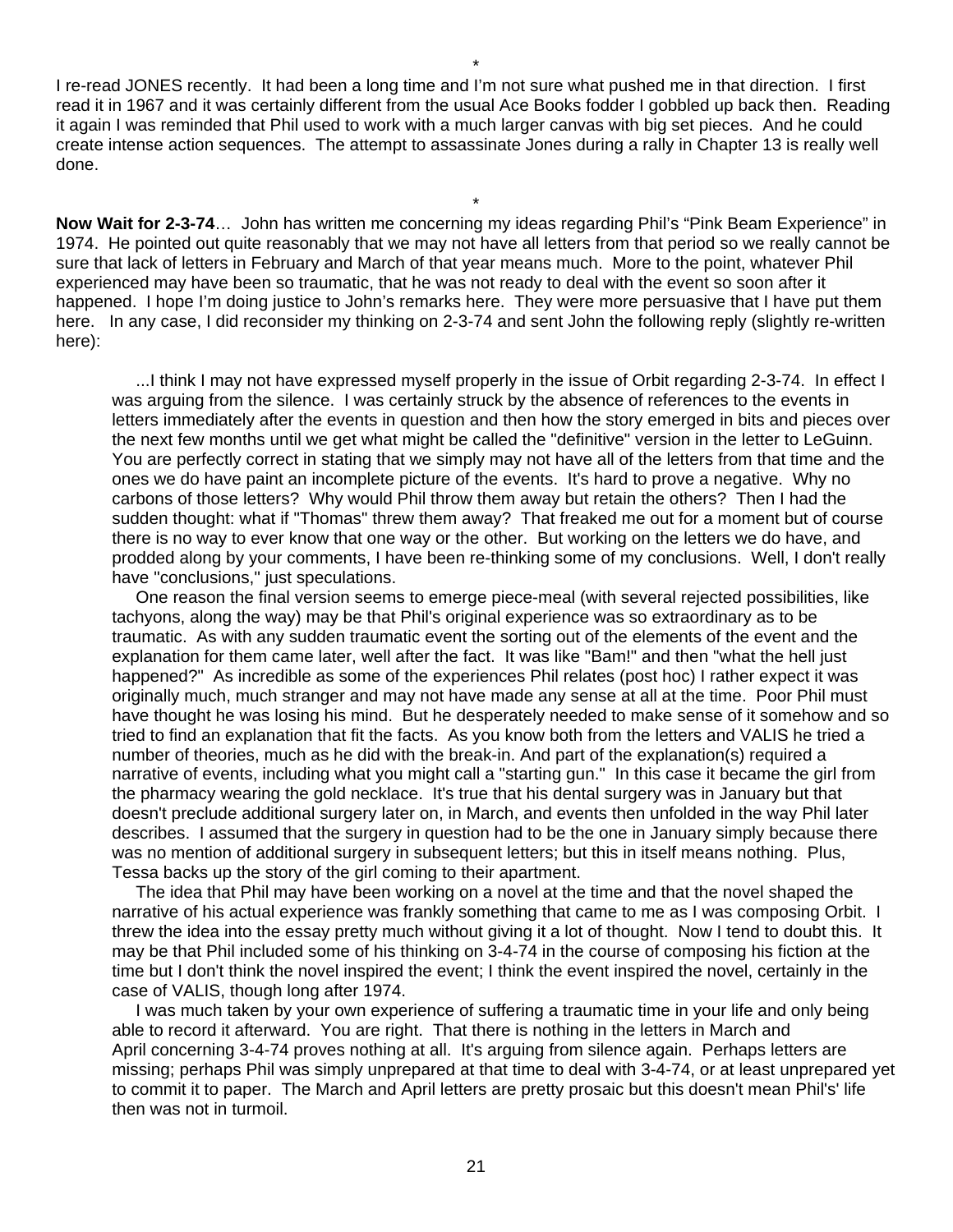I read Thomas Disch's new book, *The Word of God*. I suppose you've heard about it. Disch explains that he is a god. He takes the occasion to ramble on and on about divinity. I actually haven't read much Disch; *Mankind Under the Leash*, a bunch of short stories, *Camp Concentration* and lots and lots of book reviews. He's a decent writer though he does like to talk about himself quite a bit. His apotheosis here is a logical conclusion I guess. A good half of the novel's 180 pages concerns a plot to prevent his being born by murdering his father before hand. His father is really Thomas Mann and his assassin is Philip K. Dick. Phil is down in Hell and suffering from writer's block. He can be cured of this but first he has to do Satan a favor by killing Mann in 1939, thereby preempting the birth of Disch which then will result in Germany winning World War II. Phil would be bringing about the world of MAN IN THE HIGH CASTLE. It's kind of neat idea for a novel; Disch is no slouch. Phil's soul-in-Hell enters his ten-year-old self of 1939 and he hightails it to Minneapolis to off Mann before he impregnates Dish's mother. The chapter in Hell is pretty good, the rest of the narrative less so. But it's a nasty little book. Why pick on Phil 26 years after his death? Okay, so Phil may have ratted him out to the Feds. Was Disch carrying a grudge that long? Was he jealous of Phil's postmortem fame? Phil sure didn't benefit from that though his money-grubbing heirs sure did. It's too mean-spirited and cruel to be just an elaborate joke. I'm perplexed. Check it out and see what you think.

\* That fine site for nerds and geeks, Topless Robot, has compiled "The 10 Greatest Mind-Altering Drugs and Drinks in Science Fiction." Needless to say, Phil made the cut – three times! The winners are:

> **Stelazine** Can-D and Chew-Z Substance D

Stelazine? What's with that? Surely JJ 180 would have been a better candidate.

## **Book Reviews**

#### **Thomas M. Disch: "Sleazy forms of hell."** *Times Literary Supplement***, January 18, 1985 p. 67.**

 Writers who rely heavily on their ability to improvise should have careful editors. Through most of Philip K. Dick's career it would seem the only editorial attention paid to his manuscripts was a change of title. While this allowed him the freedom to wander, thematically, wherever he would, it also encouraged him to get away with murder. A "novel" like *Lies, Inc.* – originally published as *The Unteleported Man* – has pages, and entire chapters, so flagrantly ill-written that they merit a special niche in the Grub Street Hall of Fame.

\*

 This is not to suggest that *Lies, Inc.* represents a chance for jaded readers to go slumming in the sleazy but exciting slum of SF. Only momentarily does the book offer flashes of genuinely inspired bad taste, as in its lipsmacking depiction of an alien with a penchant for eating its own eyes:

 Though not completely eaten, those which still shone with luster, regarded him as they rolled slightly; they continued to function, although no longer fixed to the bulbed, oozing exterior surface of the head. New eyes, like tiny pale eggs, had already begun to form, he perceived. They clung in clusters.

Apologists for trashy SF usually argue that lame prose and wooden characters are redeemed by a profusion of exciting "ideas," but there is little in *Lies Inc.* that merits being called an idea, and even that little is undeveloped, bungled, or trivialized. The plot's main premise is one suggested by Cyril Kornbluth's story, "The Marching Morons," and recapitulated by Kornbluth and Pohl's *The Space Merchants*: colonists departing from Earth for a new life in the stars have been duped and are to find, instead of the advertised utopia, one form or another of hell. Dick makes overt references to the Nazis' efforts to disguise the nature of their death camps, and the mad scientist villain in this novel, Sepp von Einem, in so far as he is characterized at all, is in the Nazi beast tradition of Hollywood B-movies. However, having made this grim hypothesis, Dick spends the rest of the book shying away from it. He never represents in any dramatic way the awfulness of his garrison world of